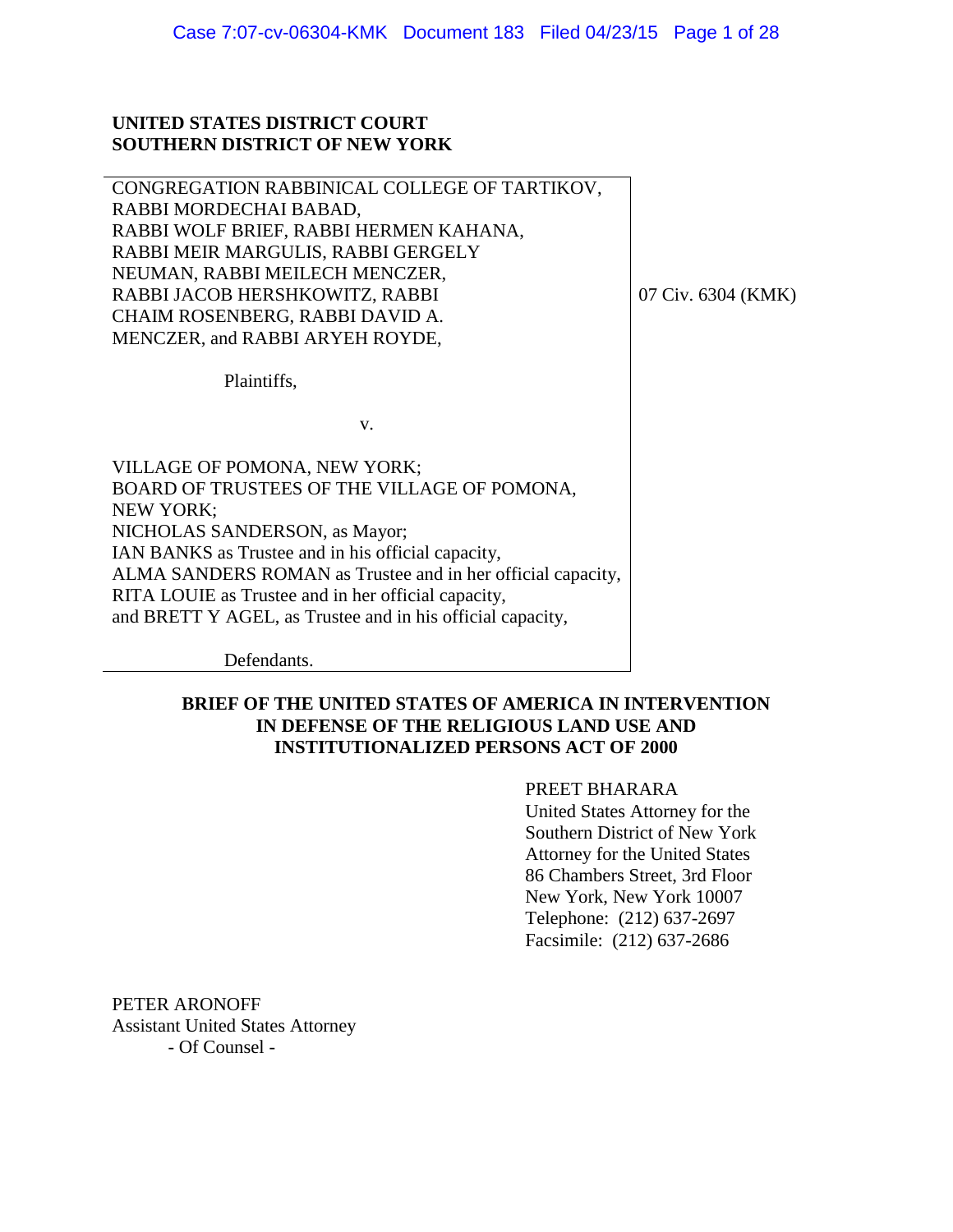# **TABLE OF CONTENTS**

| I.   |                                                                                     |  |
|------|-------------------------------------------------------------------------------------|--|
| II.  |                                                                                     |  |
| Ш.   |                                                                                     |  |
|      |                                                                                     |  |
| I.   | The Principle Of Constitutional Avoidance Requires That The Court Resolve All Other |  |
|      |                                                                                     |  |
| II.  | RLUIPA's Land Use Provisions are a Valid Exercise of Congress's Commerce Clause     |  |
|      |                                                                                     |  |
| III. | RLUIPA's Land Use Provisions Are Also a Valid Exercise of Congress's Enforcement    |  |
|      |                                                                                     |  |
| IV.  | RLUIPA's Land Use Provisions Do Not Violate the Tenth Amendment or Any Other        |  |
|      |                                                                                     |  |
| V.   |                                                                                     |  |
| VI.  | Applying RLUIPA's Substantial Burden Framework to this Case Would Not Result in     |  |
|      |                                                                                     |  |
|      |                                                                                     |  |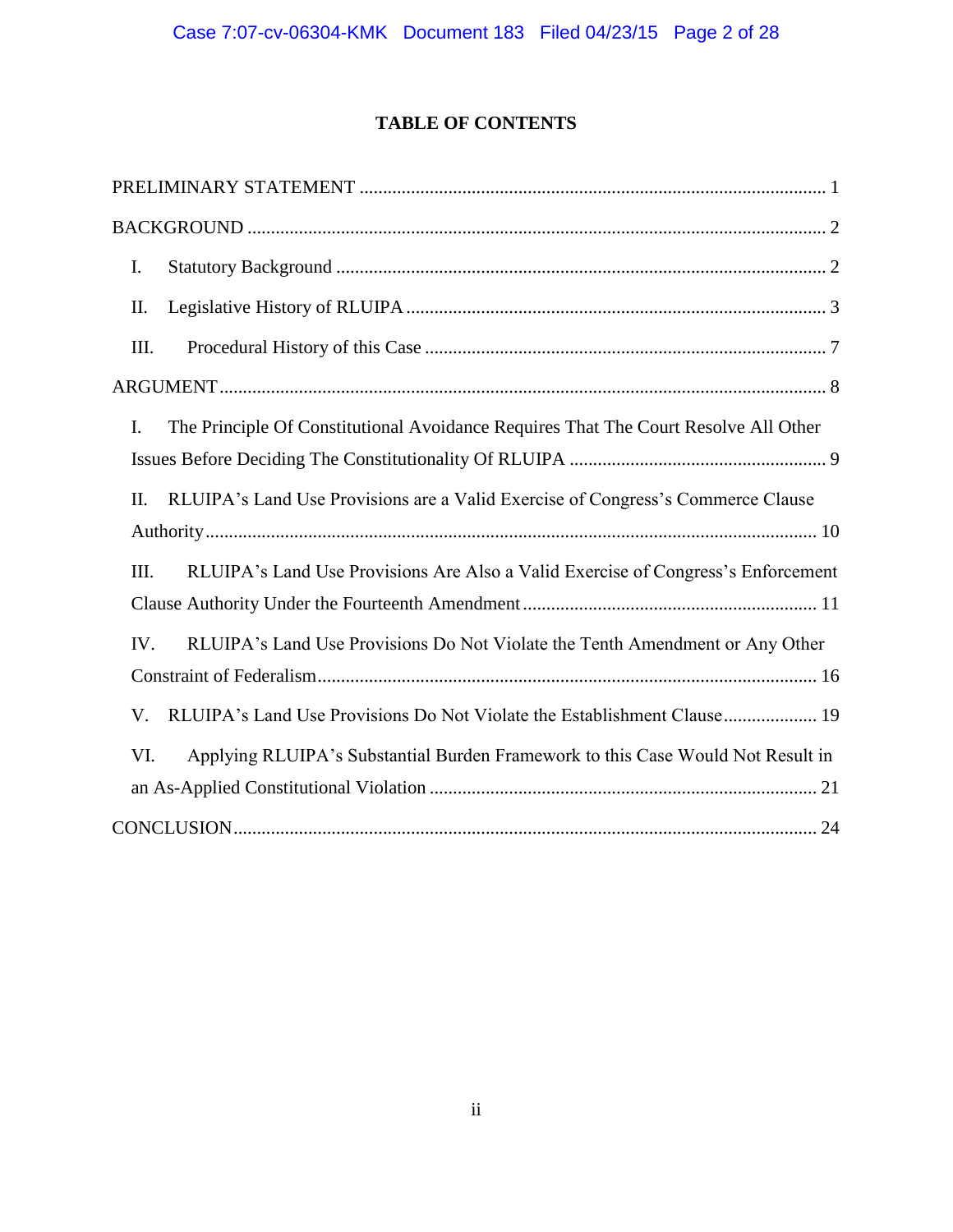# **Cases**

| Church of the Hills of Twp. of Bedminster v. Twp. of Bedminster, No. Civ. 05-3332 (SRC), 2006    |
|--------------------------------------------------------------------------------------------------|
|                                                                                                  |
| Church of the Lukumi Babalu Aye, Inc. v. City of Hialeah, 508 U.S. 520, 546 (1993) 12            |
|                                                                                                  |
| Congregation Kol Ami v. Abington Township, 309 F.3d 120 (3d Cir. 2002)  18                       |
| Congregation Kol Ami v. Abington Twp., No. CIV.A. 01-1919, 2004 WL 1837037 (E.D. Pa.             |
|                                                                                                  |
| Corp. of the Presiding Bishop of the Church of Jesus Christ of Latter-Day Saints v. Amos, 483    |
|                                                                                                  |
| Covenant Christian Ministries, Inc. v. City of Marietta, Georgia, 654 F.3d 1231 (11th Cir. 2011) |
|                                                                                                  |
|                                                                                                  |
| CSX Transp., Inc. v. N.Y. State Office of Real Prop. Servs., 306 F.3d 87 (2d Cir. 2002).  14     |
| Employment Division, Department of Human Resources of Oregon v. Smith, 494 U.S. 872, 879-        |
|                                                                                                  |
| Family Christian Fellowship v. Cnty. of Winnebago, 503 N.E.2d 367 (Ill. App. 1986)  6            |
| Freedom Baptist Church of Delaware Cnty. v. Twp. of Middletown, 204 F. Supp. 2d 857 (E.D.        |
|                                                                                                  |
|                                                                                                  |
| Guru Nanak Sikh Soc. of Yuba City v. Cnty. of Sutter, 456 F.3d 978, 992-95 (9th Cir. 2006) 13,   |
| 14, 15                                                                                           |
|                                                                                                  |
|                                                                                                  |
| Midrash Shephardi, Inc. v. Town of Surfside, 366 F.3d 1214 (11th Cir. 2004)  20                  |
| Murphy v. Zoning Comm'n of Town of New Milford, 289 F. Supp. 2d 87 (D. Conn. 2003). 13, 14,      |
| 15                                                                                               |
|                                                                                                  |
|                                                                                                  |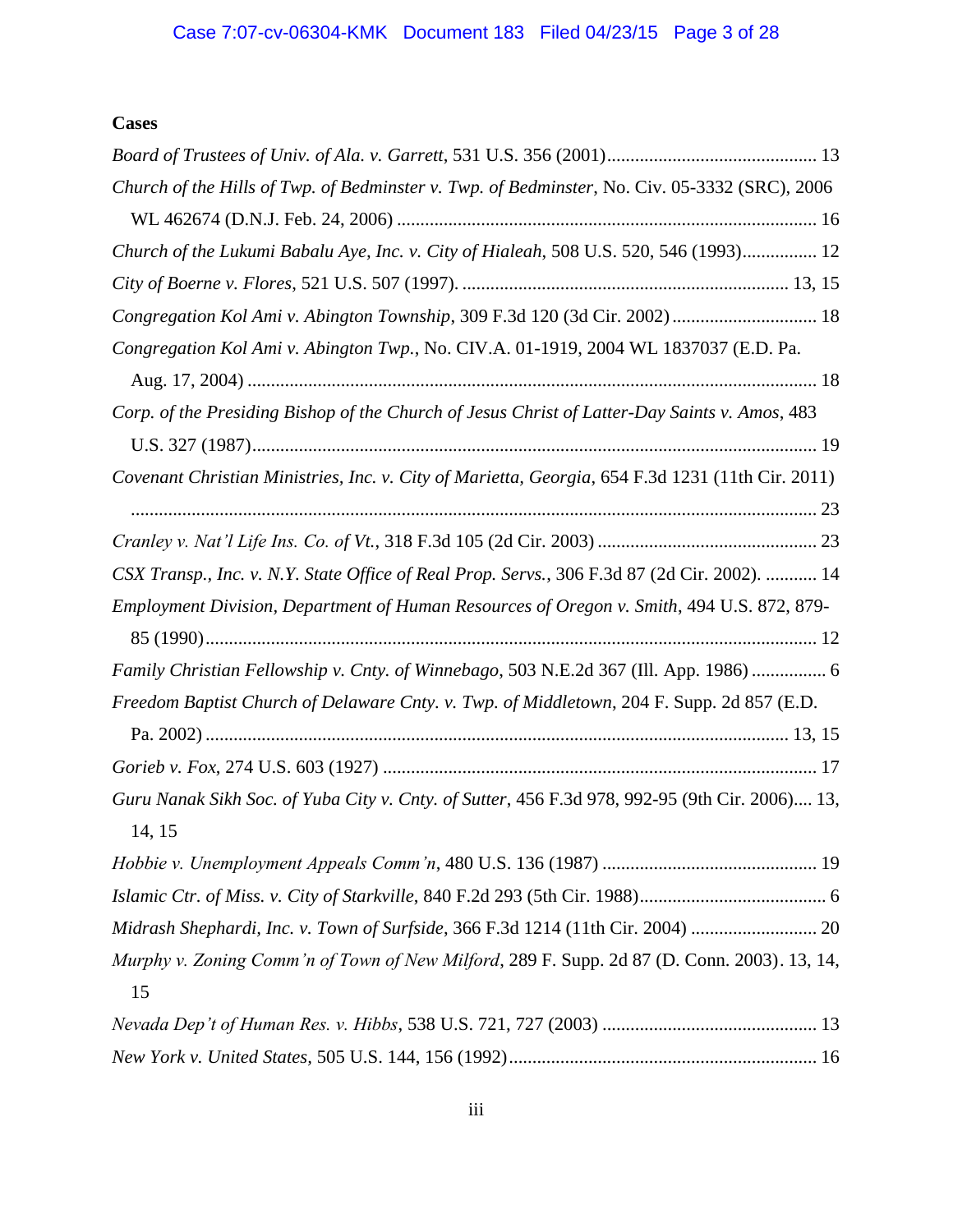| Orthodox Minyan v. Cheltenham Twp. Zoning Hearing Bd., 552 A.2d 772 (Pa. Com. 1989) 5            |
|--------------------------------------------------------------------------------------------------|
| River of Life Kingdom Ministries v. Vill. of Hazel Crest, Ill., 611 F.3d 367 (7th Cir. 2010) (en |
|                                                                                                  |
|                                                                                                  |
|                                                                                                  |
|                                                                                                  |
| Village of Euclid, Ohio v. Ambler Realty Co., 272 U.S. 365, 386 (1926)  17                       |
| Westchester Day School v. Village of Mamaroneck, 504 F.3d 338 (2d Cir. 2007)  passim             |
| World Outreach Conference Ctr. v. City of Chicago, 591 F.3d 531, 534 (7th Cir. 2009)  13         |
| <b>Statutes</b>                                                                                  |
|                                                                                                  |
| Religious Land Use and Institutionalized Persons Act of 2000 ("RLUIPA"), Pub. L. No. 106-        |
|                                                                                                  |
| <b>Other Authorities</b>                                                                         |
|                                                                                                  |
|                                                                                                  |
|                                                                                                  |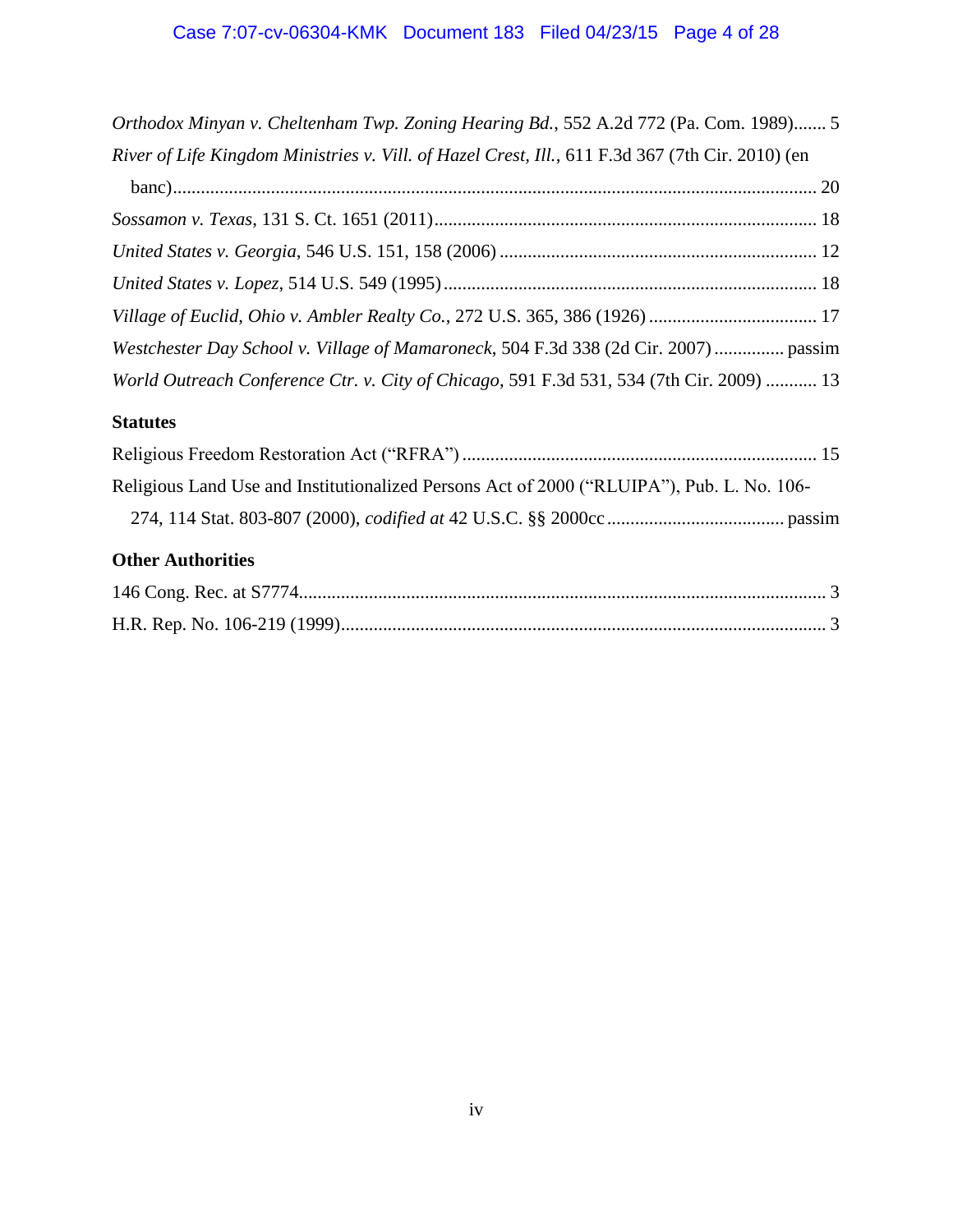### **PRELIMINARY STATEMENT**

<span id="page-4-0"></span>Congress enacted the Religious Land Use and Institutionalized Persons Act of 2000 ("RLUIPA"), Pub. L. No. 106-274, 114 Stat. 803-807 (2000), *codified at* 42 U.S.C. §§ 2000cc *et seq.*, in order to combat a widespread pattern of religious discrimination in local land use decisions. The statute's land use provisions allow religious assemblies and institutions to challenge local land use decisions that impose a substantial burden on religious exercise. In enacting RLUIPA, Congress relied on its powers under the Commerce Clause and the Enforcement Clause of the Fourteenth Amendment, as well as its authority under the Spending  $Clause.<sup>1</sup>$ 

In *Westchester Day School v. Village of Mamaroneck*, 504 F.3d 338 (2d Cir. 2007), the Second Circuit held that RLUIPA's land use provisions are a valid exercise of Congress's Commerce Clause authority, and that the provisions violate neither the Tenth Amendment nor the Establishment Clause. *Westchester Day School* is sufficient to decide the instant case. Although defendants also argue that general constitutional principles of federalism invalidate RLUIPA's land use provisions, they have cited no authority—nor does any exist—holding that an otherwise valid Congressional enactment offends the Constitution if it touches on local land use decisions.

For these reasons, the Court should reject defendants' challenge to RLUIPA.<sup>2</sup>

<sup>&</sup>lt;sup>1</sup> Neither Congress's power under the Spending Clause nor the RLUIPA section grounded in that power is at issue in this case.

 $2^2$  The United States expresses no view on any other issue pending before the Court, including the merits of plaintiffs' RLUIPA claims.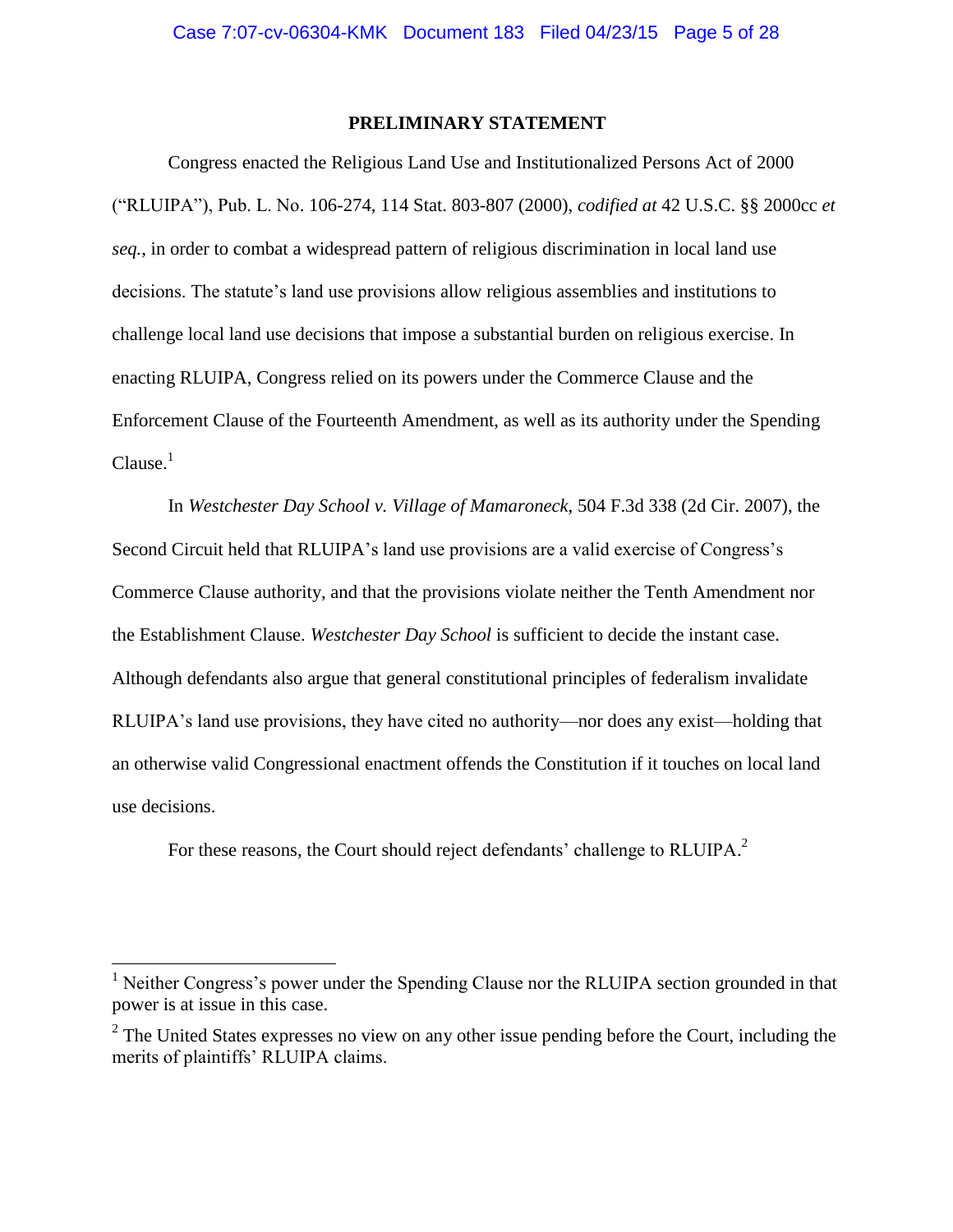### **BACKGROUND**

#### <span id="page-5-1"></span><span id="page-5-0"></span>**I. Statutory Background**

President William J. Clinton signed RLUIPA into law on September 22, 2000. *See* Pub. L. No. 106-274, 114 Stat. 803-807, codified at 42 U.S.C. §§ 2000cc *et seq*. The statute addresses what Congress determined to be two areas where state and local governments have imposed burdens on religious liberty: state and local land use regulations, and rules governing persons in prisons, mental hospitals, and similar institutions. Only the statute's land use provisions are at issue in this case.

RLUIPA § 2(a)(1) provides that no state or local government "shall impose or implement a land use regulation in a manner that imposes a substantial burden on the religious exercise of a person, including a religious assembly or institution, unless the government demonstrates that imposition of the burden on that person, assembly or institution" is *both* "in furtherance of a compelling governmental interest" and "the least restrictive means" of furthering that compelling interest. 42 U.S.C. § 2000 $\text{cc}(a)(1)$ . Three subsections of section 2(a)(2) provide that this restriction on governmental action applies only when one or more specified jurisdictional nexus is satisfied:

- (A)the substantial burden is imposed in a program or activity that receives Federal financial assistance, even if the burden results from a rule of general applicability;
- (B) the substantial burden affects, or the removal of that substantial burden would affect, commerce with foreign nations, among the several States, or with Indian tribes, even if the burden results from a rule of general applicability; or
- (C) the substantial burden is imposed in the implementation of a land use regulation or system of land use regulations, under which a government makes, or has in place formal or informal procedures or practices that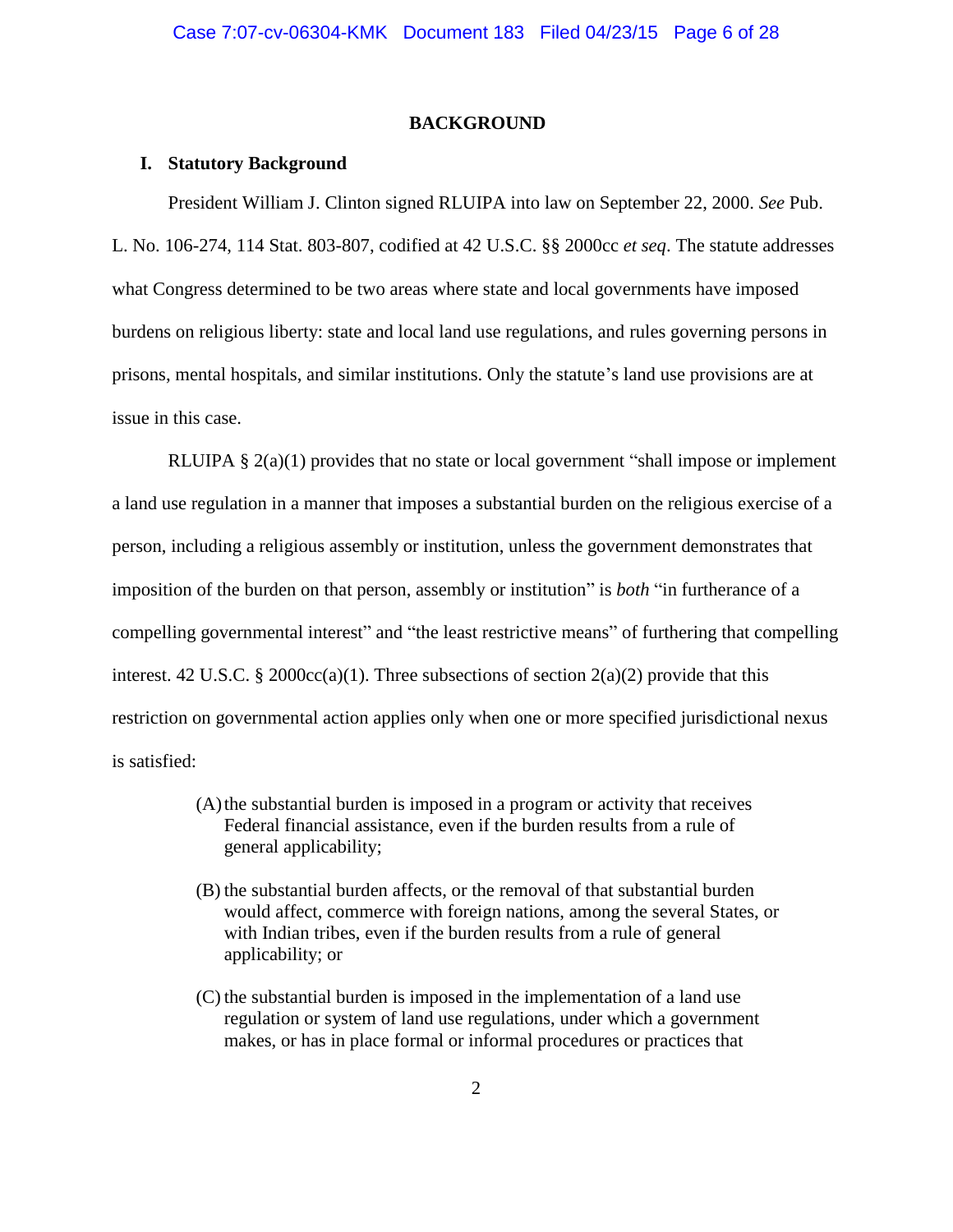permit the government to make, individualized assessments of the proposed uses for the property.

# 42 U.S.C. § 2000cc(a)(2).<sup>3</sup>

 $\overline{a}$ 

### <span id="page-6-0"></span>**II. Legislative History of RLUIPA**

Congress enacted RLUIPA's land use provisions in response to a record of widespread state and local discrimination against religious institutions in the zoning context. *See* 146 Cong. Rec. at S7774; *see also* H.R. Rep. No. 106-219 (1999) (House of Representatives report on the Religious Liberty Protection Act of 1999); *id.* at 24 (concluding that the result of various forms of zoning discrimination is a "consistent, widespread pattern of political and governmental resistance to a core feature of religious exercise: the ability to assemble for worship"). In evaluating the need for legislation, Congress heard testimony in nine separate hearings over three years, which "addressed in great detail both the need for legislation and the scope of Congressional power to enact such legislation." 146 Cong. Rec. at S7774; *see also* H.R. Rep. 106-219, at 17-24 (summarizing testimony).

Witnesses presented "massive evidence" of a pattern of religious discrimination, which frustrated the ability to assemble for worship. *See* 146 Cong. Rec. at S7774-75; H.R. Rep. 106-

<sup>&</sup>lt;sup>3</sup> In addition, RLUIPA also contains non-discrimination and non-exclusion provisions that protect religious assemblies or institutions. Specifically, sections 2(b)(1) and (2) provide, respectively, that no state or local government "shall impose or implement a land use regulation in a manner that treats a religious assembly or institution on less than equal terms with a nonreligious assembly or institution,"  $42 \text{ U.S.C.}$  §  $2000 \text{cc}(b)(1)$ , and that such governments shall not "impose or implement a land use regulation that discriminates against any assembly or institution on the basis of religion or religious denomination," 42 U.S.C. § 2000cc(b)(2). Finally, section 2(b)(3) provides that no state or local government shall "impose or implement a land use regulation that . . . totally excludes religious assemblies from a jurisdiction; or . . . unreasonably limits religious assemblies, institutions, or structures within a jurisdiction." 42 U.S.C. § 2000cc- (b)(3). Defendants do not challenge the constitutionality of these provisions. *See* Def. Mem. at 58 n.32.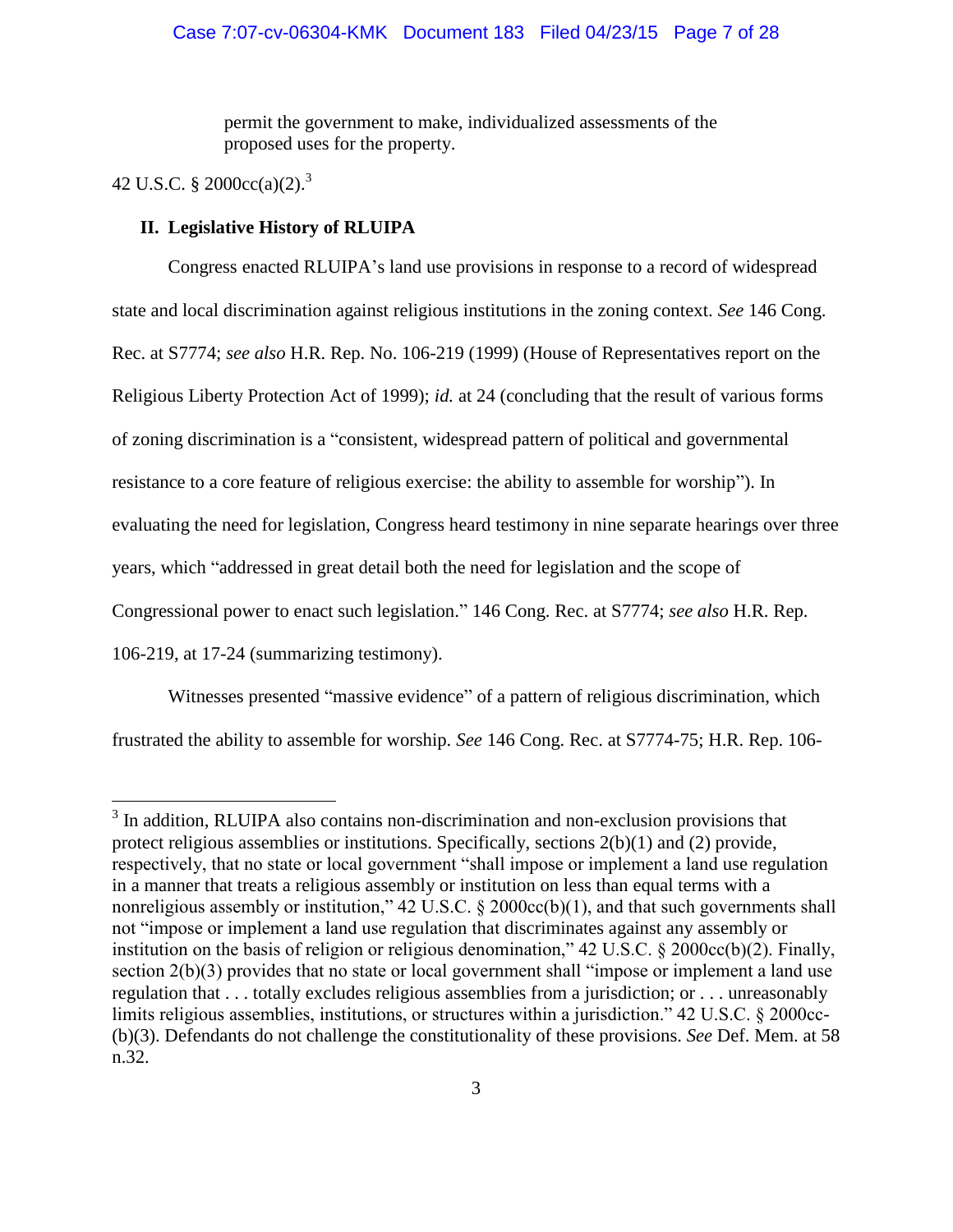### Case 7:07-cv-06304-KMK Document 183 Filed 04/23/15 Page 8 of 28

219, at 2-24. Specifically, the House Report indicates that land use regulations implemented through a system of individualized assessments placed the decision of "whether [religious] individuals had the ability to assemble for worship" under "the complete discretion of land use regulators." H.R. Rep. 106-219, at 19. The Report further concluded that "[r]egulators typically have virtually unlimited discretion in granting or denying permits for land use and in other aspects of implementing zoning laws," *id.* at 20, and that the "standards in individualized land use decisions are often vague, discretionary, and subjective," *id.* at 24; *see also id.* at 17 ("Local land use regulation, which lacks objective, generally applicable standards, and instead relies on discretionary individualized determinations, presents a problem that Congress has closely scrutinized and found to warrant remedial measures under its section 5 enforcement authority.").

Congress further recognized that religious entities often face arbitrary and discriminatory treatment by local and state agencies, and that this problem required "federal protection of religious freedom." *Id.* at 9. In particular, Congress found that the individualized discretion common to zoning and land use decisions has led to restrictive or burdensome requirements and discrimination against religious entities. "The hearing record demonstrates a widespread practice of individualized decisions to grant or refuse permission to use property for religious purposes. These individualized assessments readily lend themselves to discrimination, and they also make it difficult to prove discrimination in any individual case." 146 Cong. Rec. at S7775.

The individualized nature of zoning decisions that Congress was concerned about specifically includes decisions by zoning boards. The congressional record notes that local zoning codes often "permit churches only with individualized permission from the zoning board, and zoning boards use that authority in discriminatory ways." *Id.* at S7774. The evidence also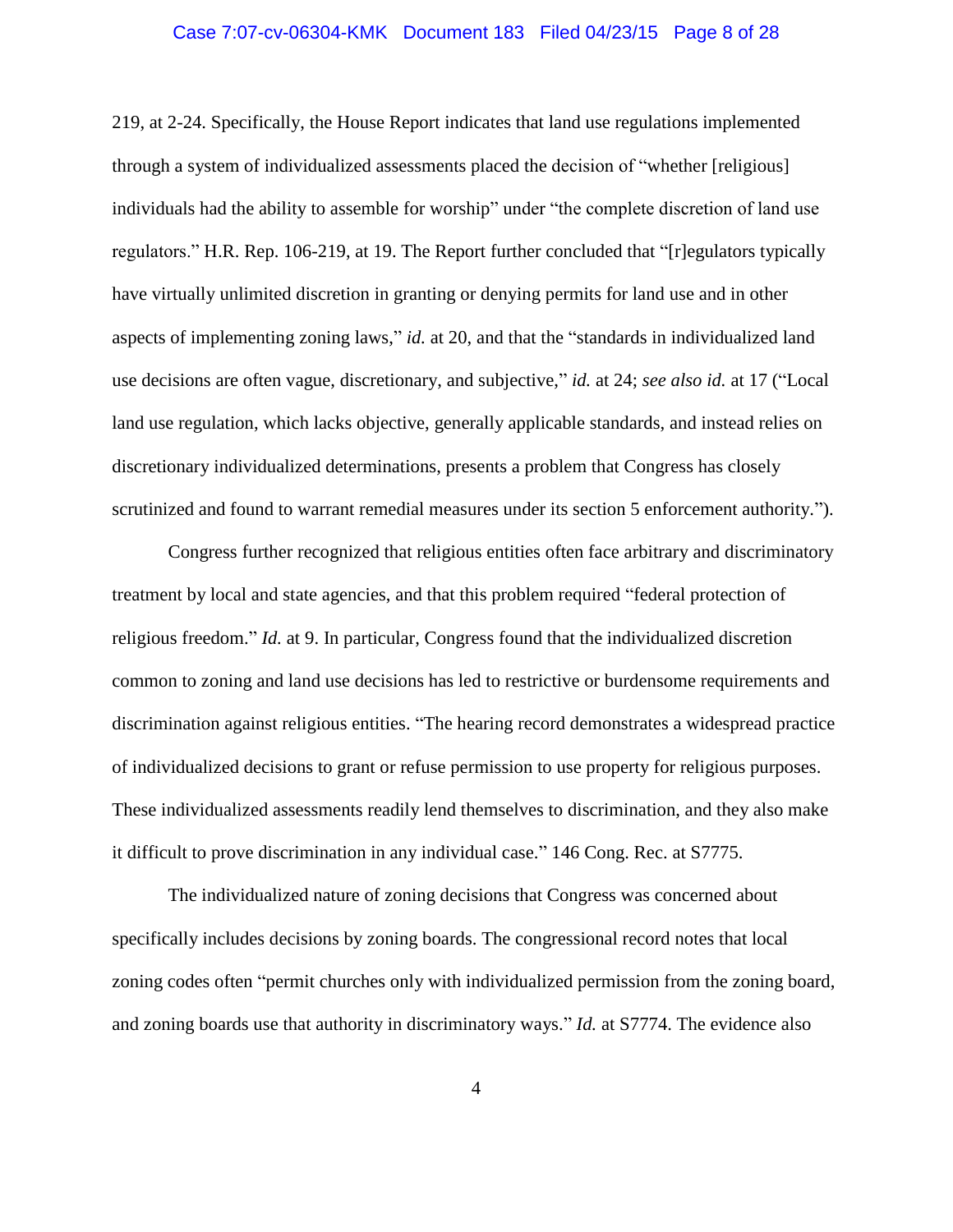### Case 7:07-cv-06304-KMK Document 183 Filed 04/23/15 Page 9 of 28

showed that "new, small, or unfamiliar churches" faced more discrimination than larger, wellestablished churches, and that racial or religious animus sometimes appeared in local land use decisions, "especially in cases of black churches and Jewish shuls and synagogues." *Id.* The evidence also demonstrated that sometimes "zoning board members . . . explicitly offer race or religion as the reason to exclude a proposed church." *Id.*

Congress also relied on evidence and testimony regarding numerous specific examples of unconstitutional discrimination from across the country—examples that witnesses with broad expertise and experience testified were representative of unconstitutional discrimination that occurred generally. *See* 146 Cong. Rec. at S7775; H.R. Rep. 106-219, at 18-24. In one case, a "bustling beach community with busy weekend night activity" in Long Island, New York, barred a synagogue from locating there because "it would bring traffic on Friday nights." H.R. Rep. 106-219, at 23. Perhaps the most vivid cited example of religious discrimination in land use concerned the City of Cheltenham Township, Pennsylvania, "which insisted that a synagogue construct the required number of parking spaces despite their being virtually unused" (because Orthodox Jews may not use motorized vehicles on their Sabbath). *Id.* at 22-23 (citing *Orthodox Minyan v. Cheltenham Twp. Zoning Hearing Bd.*, 552 A.2d 772 (Pa. Com. 1989)). "When the synagogue finally agreed to construct the unneeded parking spaces, the city denied the permit anyway, citing the traffic problems that would ensue from cars for that much parking." *Id.* The synagogue's attorney testified that he had handled more than thirty other cases of similar religious discrimination.<sup>4</sup> *See id.*

<sup>&</sup>lt;sup>4</sup> A number of the so-called "anecdotal" examples of religious discrimination documented in the House Report were actually cases in which a court found discrimination against religious entities. *See* H.R. Rep. 106-219, at 20 n.86 (citing *Islamic Ctr. of Miss. v. City of Starkville*, 840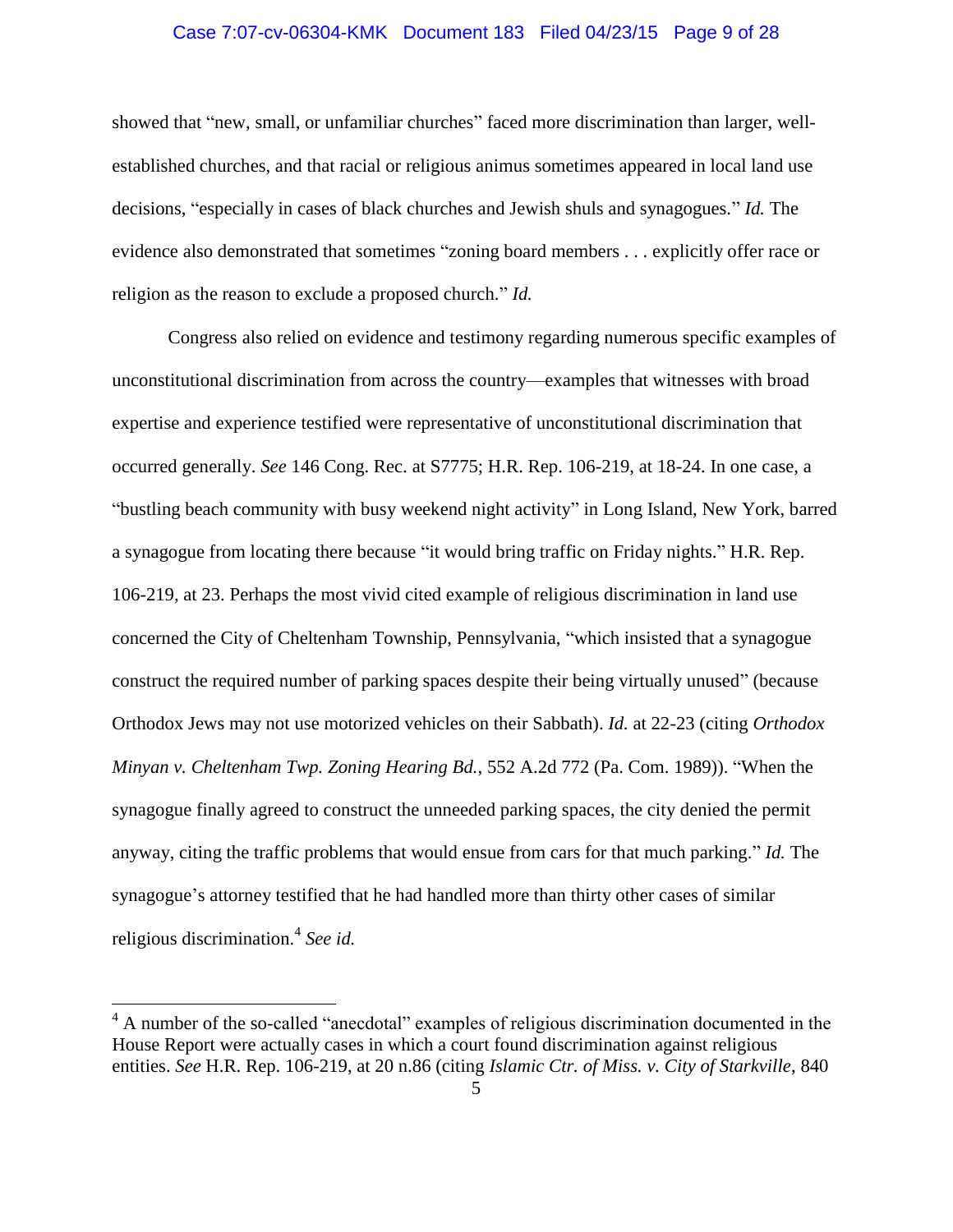### Case 7:07-cv-06304-KMK Document 183 Filed 04/23/15 Page 10 of 28

Congress also heard testimony that religious assemblies receive less than equal treatment when compared to secular land uses. Specifically, Congress found that:

banquet halls, clubs, community centers, funeral parlors, fraternal organizations, health clubs, gyms, places of amusement, recreation centers, lodges, libraries, museums, municipal buildings, meeting halls, and theaters are often permitted as of right in zones where churches require a special use permit, or permitted on special use permit where churches are wholly excluded.

H.R. Rep. 106-219, at 19-20. Congress further determined that individualized land use assessments readily lend themselves to discrimination against religious assemblies, yet render it difficult to prove such discrimination in any particular case. *See* 146 Cong. Rec. at S7775; H.R. Rep. 106-219, at 18-24. In reaching this conclusion, RLUIPA's sponsors relied on evidence from national surveys and studies of zoning codes, reported land use cases, and the experiences of particular houses of worship, all of which demonstrated unconstitutional government conduct. *See* 146 Cong. Rec. at S7775; H.R. Rep. 106-219, at 18-24; 146 Cong. Rec. E1234, E1235 (daily ed. July 14, 2000) (statement of Rep. Canady). One study, conducted by Brigham Young University, concluded that Jews, small Christian denominations, and nondenominational churches are vastly overrepresented in reported zoning cases involving religious institutions. *See* H.R. Rep. 106-219, at 20. For example, the study revealed that 20% of the reported cases concerning the location of houses of worship involve members of the Jewish faith, despite the fact that Jews account for only 2% of the population in the United States. *See id.* at 21.

Based on this extensive testimony, Congress found that religious discrimination in the land use arena is "widespread," 146 Cong. Rec. at S7775; H.R. Rep. 106-219, at 18-24, and that

F.2d 293 (5th Cir. 1988)); *id.* at 22 nn.97-98 (citing *Family Christian Fellowship v. Cnty. of Winnebago*, 503 N.E.2d 367 (Ill. App. 1986)); *id.* at 23 n.109 (citing *Orthodox Minyan v. Cheltenham Twp. Zoning Hearing Bd.*, 552 A.2d 772 (Pa. Com. 1989)).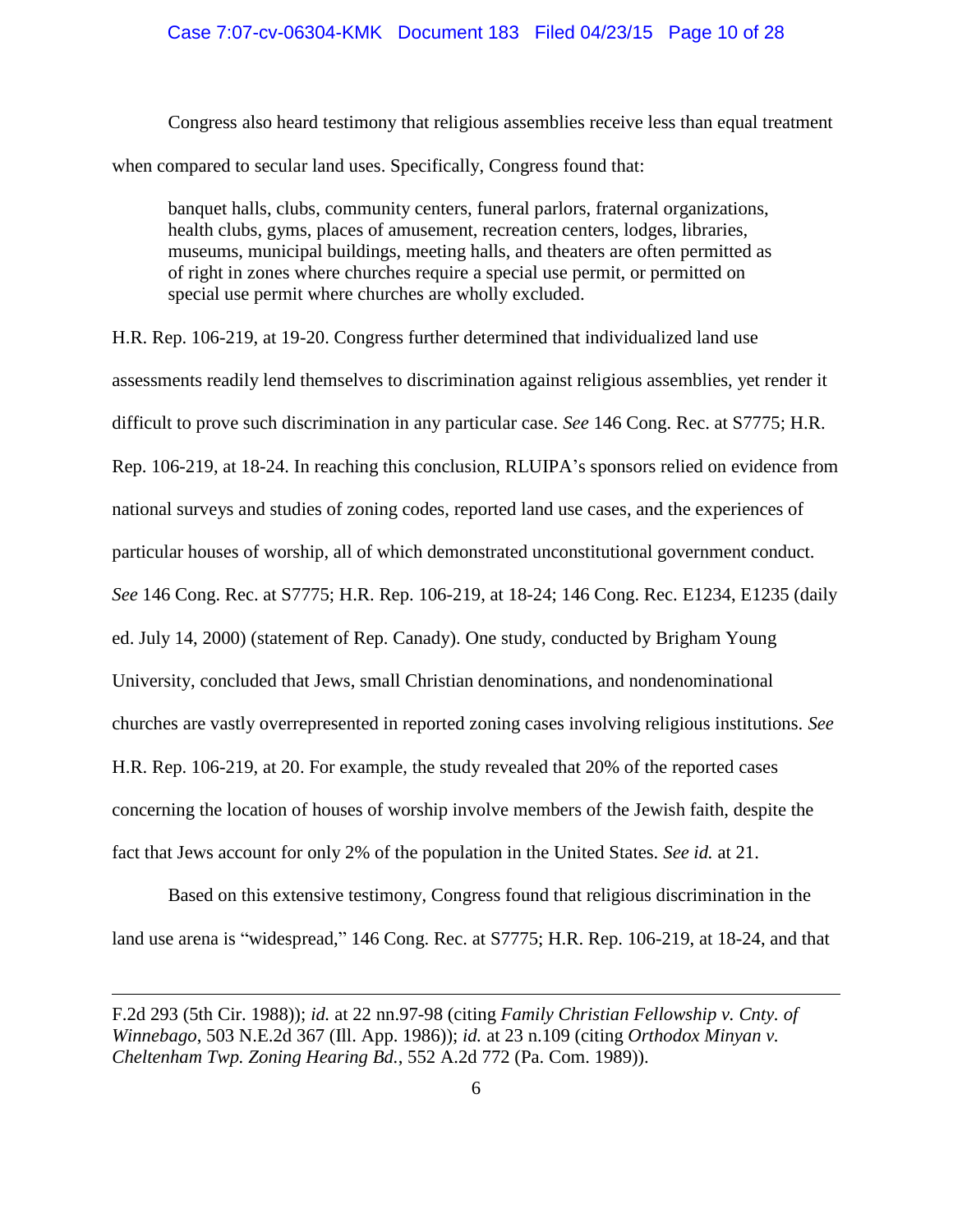### Case 7:07-cv-06304-KMK Document 183 Filed 04/23/15 Page 11 of 28

the "[s]tatistical and anecdotal evidence strongly indicates a pattern of abusive and discriminatory actions by land use authorities who have imposed substantial burdens on religious exercise." H.R. Rep. 106-219, at 17. In light of these findings, Congress determined that it was appropriate to provide a statutory remedy and judicial forum to address egregious and unnecessary burdens on the religious liberty of its citizens and institutions, when such burdens fall within its power under the Spending Clause, the Commerce Clause, or the Fourteenth Amendment. *See id.*

### <span id="page-10-0"></span>**III.Procedural History of this Case**

On January 22, 2015, the parties made cross motions for summary judgment. *See* Plaintiffs' Motion for Summary Judgment, ECF No. 137; Defendants' Motion for Summary Judgment, ECF No. 140. On January 30, 2015, the defendants filed a notice, ECF No. 156, pursuant to Federal Rule of Civil Procedure 5.1. The notice stated that the defendants' summary judgment motion challenges the constitutionality of RLUIPA. By letter dated February 2, 2015, *see* ECF No. 157, the United States notified the Court of its receipt of the defendants' Rule 5.1 notice, and notified the Court and the parties that the government was considering whether to intervene or file a statement of interest in support of RLUIPA. By letter dated March 17, 2015, ECF No. 164, based on the parties' request for a revised briefing schedule, the government requested additional time to make its decision and file any supporting papers. The Court granted that request in an Order dated March 27, 2015, ECF No. 166.

On April 23, 2015, simultaneous with the filing of this brief, the government filed a letter notifying the Court of its decision to intervene in the case in order to defend RLUIPA's constitutionality.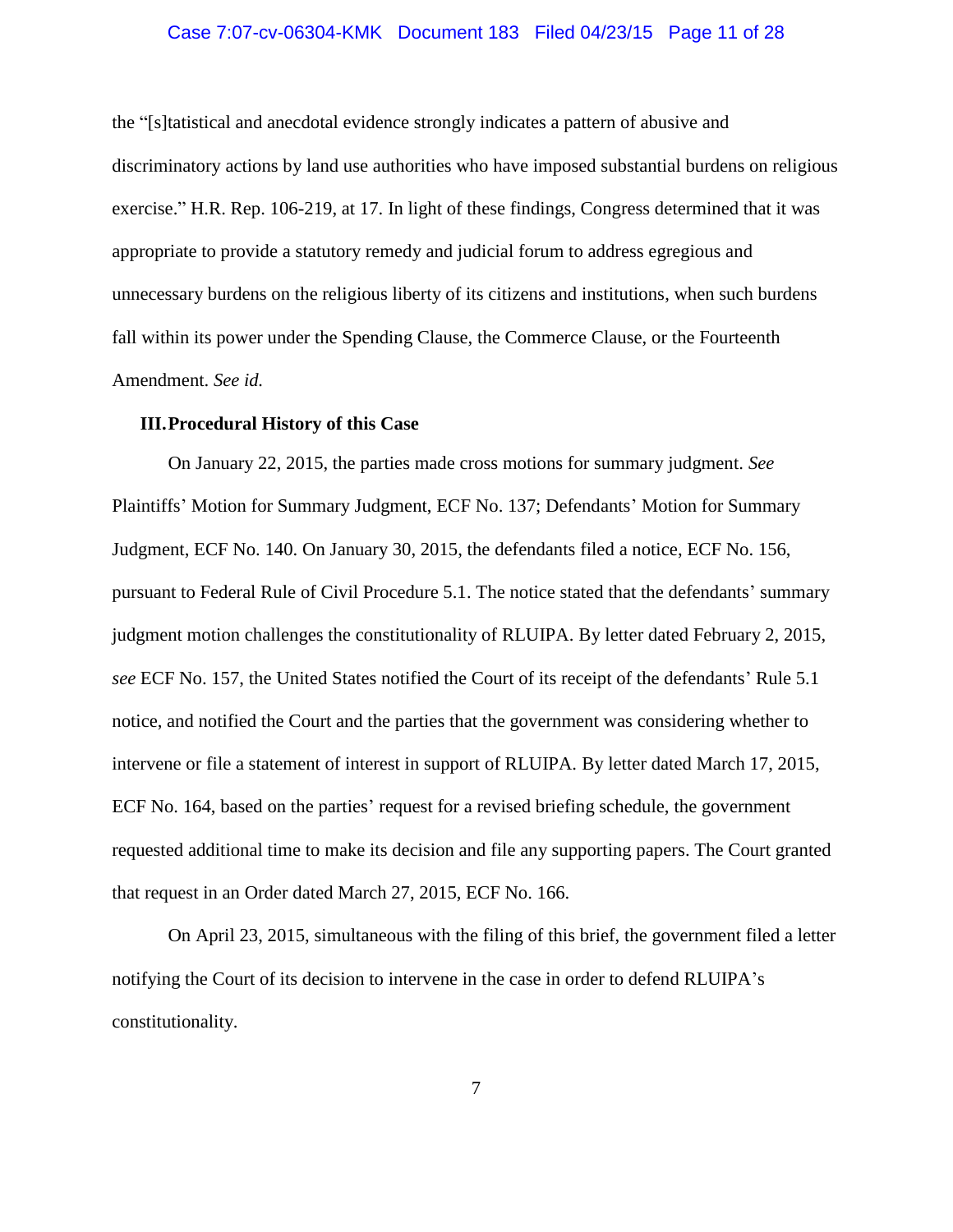### **ARGUMENT**

<span id="page-11-0"></span>Defendants argue that RLUIPA's land use provisions transgress general principles of federalism as well as the state sovereignty preserved by the Tenth Amendment. In defendants' view, RLUIPA ignores a presumption of local control over land use decisions. Defendants also argue that RLUIPA violates the Establishment Clause by affording religious land developers privileges not available to secular developers.<sup>5</sup>

Defendants' arguments are foreclosed by *Westchester Day School v. Village of Mamaroneck*, 504 F.3d 338 (2d Cir. 2007). The defendants in *Westchester Day School* also challenged RLUIPA's land use provisions as unconstitutional. The Second Circuit held that RLUIPA was a valid exercise of Congress's authority under the Commerce Clause, and that the project at issue in that case—substantial renovations to a Jewish religious school, with projected construction costs of about \$9 million—fell within RLUIPA's protections. In addition, the Court held that RLUIPA's land use provisions do not violate the Establishment Clause of the First Amendment. And the *Westchester Day School* Court also held that RLUIPA's land use provisions do not exceed the limitations that federalism places on otherwise valid congressional power. Here, the defendants challenge the application of RLUIPA to the proposed construction of a religious school and raise similar arguments. This case is indistinguishable from *Westchester Day School*, and defendants' constitutional attacks on RLUIPA are meritless under that

 $<sup>5</sup>$  In addition, defendants' brief also claims that RLUIPA violates "the separation of powers,"</sup> Def. Mem. at 55, but the rest of the argument section does not make clear what this argument might be, other than an argument about federalism. Any distinct argument about separation of powers is thus presented without sufficient specificity to be considered. *See, e.g.*, *Lima v. Hatsuhana of USA, Inc.*, No. 13 CIV. 3389 JMF, 2014 WL 177412, at \*1 (S.D.N.Y. Jan. 16, 2014) ("[I]ssues mentioned in a perfunctory manner, unaccompanied by some effort at developed argumentation, are deemed waived.").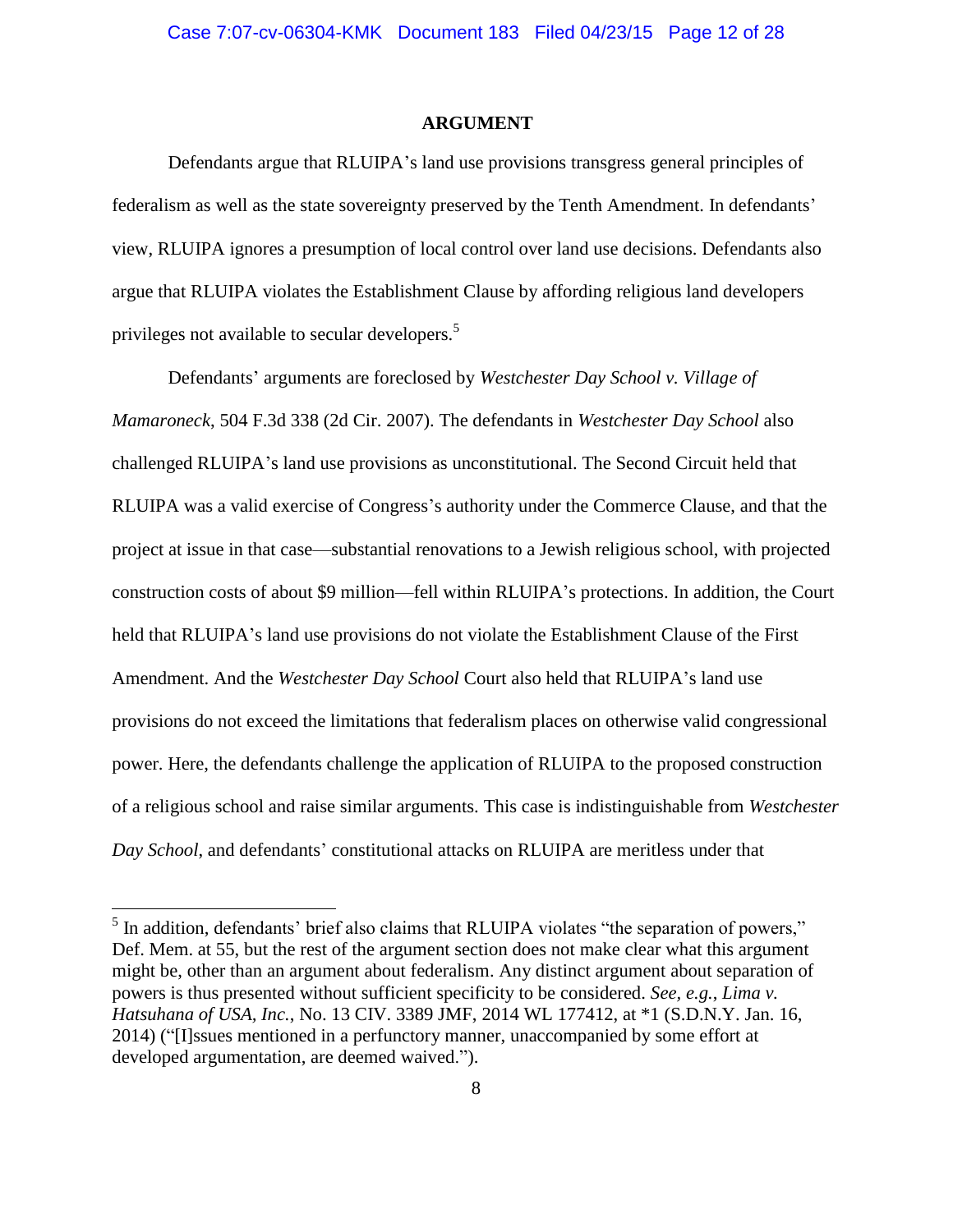# Case 7:07-cv-06304-KMK Document 183 Filed 04/23/15 Page 13 of 28

controlling authority. Finally, to the extent the defendants here raise constitutional attacks on

RLUIPA not addressed by *Westchester Day School*, these arguments are also without merit.

### <span id="page-12-0"></span>**I. The Principle Of Constitutional Avoidance Requires That The Court Resolve All Other Issues Before Deciding The Constitutionality Of RLUIPA**

As an initial matter, this Court should not address RLUIPA's constitutionality until all statutory and factual issues in this lawsuit have been resolved. It is a well-established principle that if a case can be decided on other grounds, the court should avoid reaching the constitutional issue:

It is not the habit of the Court to decide questions of a constitutional nature unless absolutely necessary to a decision of the case. . . . The Court will not pass upon a constitutional question although properly presented by the record, if there is also present some other ground upon which the case may be disposed of.

*Ashwander v. Tennessee Valley Authority*, 297 U.S. 288, 346-47 (1936) (Brandeis, J.,

concurring) (citations and internal quotations omitted). This principle has been reaffirmed

repeatedly. *See, e.g.*, *Slack v. McDaniel*, 529 U.S. 473, 485 (2000); *Allstate Ins. Co. v. Serio*, 261

F.3d 143, 149-150 (2d Cir. 2001) ("It is axiomatic that the federal courts should, where possible,

avoid reaching constitutional questions.").

This Court should observe the principle of constitutional avoidance and decline to rule on the constitutionality of RLUIPA until all other issues have been resolved. Moreover, even if the Court determines that a ruling on RLUIPA's constitutionality is necessary, the Court should limit its analysis to only those issues required to establish the constitutionality of RLUIPA's application in this case. *See Westchester Day*, 504 F.3d at 354 ("In light of our determination that RLUIPA's application in the present case is constitutional under the Commerce Clause, there is no need to consider or decide whether its application could be grounded alternatively in § 5 of the Fourteenth Amendment.").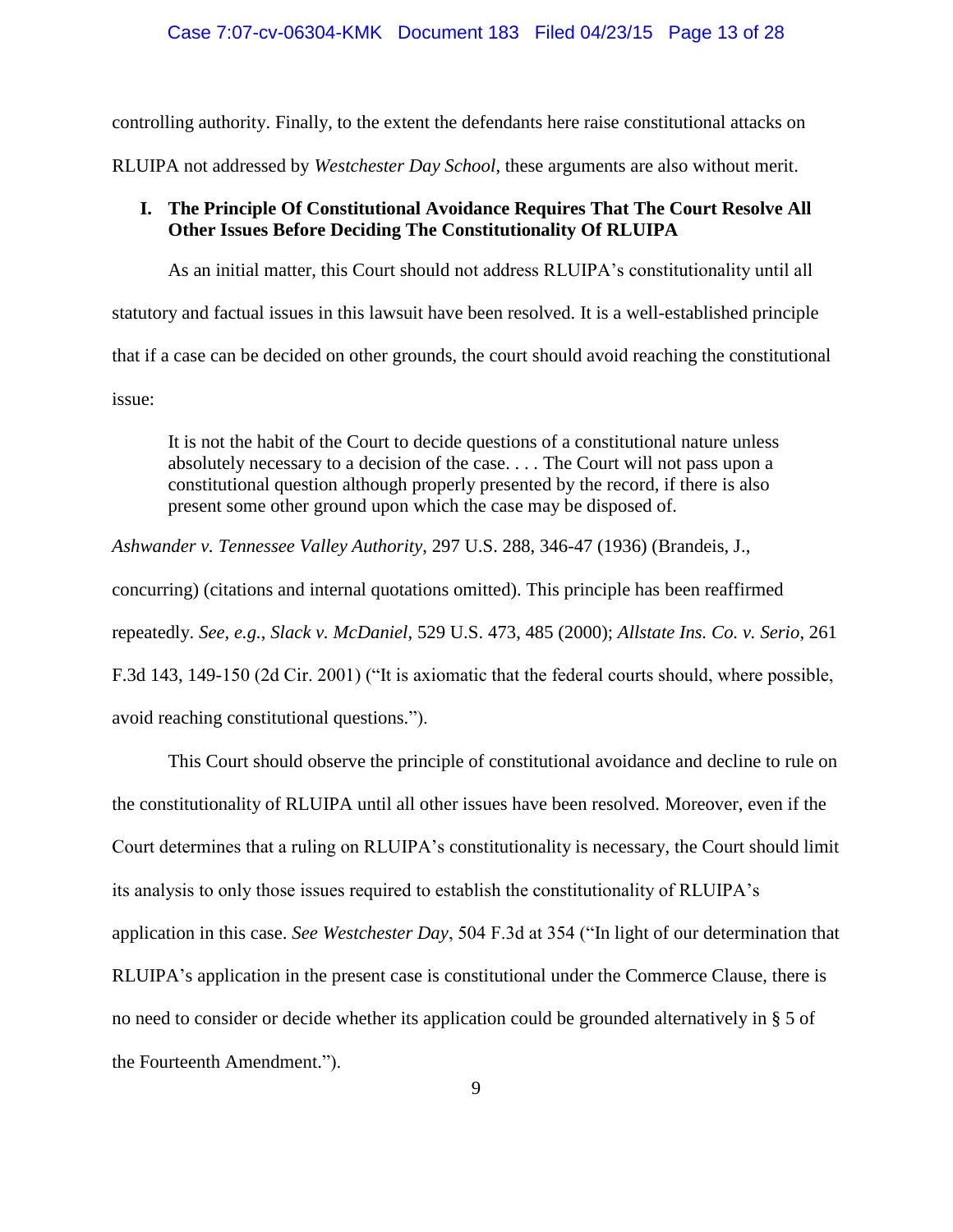### <span id="page-13-0"></span>**II. RLUIPA's Land Use Provisions are a Valid Exercise of Congress's Commerce Clause Authority**

Defendants do not specifically argue that Congress lacks authority to enact RLUIPA's land use provisions. Nonetheless, because the constitutionality of RLUIPA depends in part on Congress's affirmative authority to pass the law, the government briefly addresses the statute's grounding in the Commerce Clause and the Enforcement Clause of the Fourteenth Amendment.

The Second Circuit has already decided that RLUIPA's  $\S 2(a)(2)(B)$ , codified at 42 U.S.C. § 2000 $\text{cc}(a)(2)(B)$ , which applies RLUIPA's substantial burden test to cases affecting interstate, foreign, or Indian commerce, is a valid exercise of Congress's Commerce Clause authority. *See Westchester Day School*, 504 F.3d at 354. The court first stated that "the Supreme Court has made plain [that] the satisfaction of [] a jurisdictional element," such as the one applied by RLUIPA, "is sufficient to validate the exercise of congressional power because an interstate commerce nexus must be demonstrated in each case for the statute in question to operate." *Id*. (citing *United States v. Morrison*, 529 U.S. 598, 611-12 (2000), and *United States v. Lopez*, 514 U.S. 549, 561 (1995)). The court then noted that, consistent with other Commerce Clause cases, the effect on interstate commerce need only be "minimal" in order for RLUIPA's jurisdictional nexus provision to apply. *See id*. On that basis, the Second Circuit affirmed the district court's finding that \$9 million in construction costs was sufficient to bring a proposed school expansion under RLUIPA  $\S$  2(a)(2)(B). 504 F.3d at 354. Thus, controlling authority from the Second Circuit holds that RLUIPA's substantial burden test is a valid exercise of Congress's Commerce Clause authority.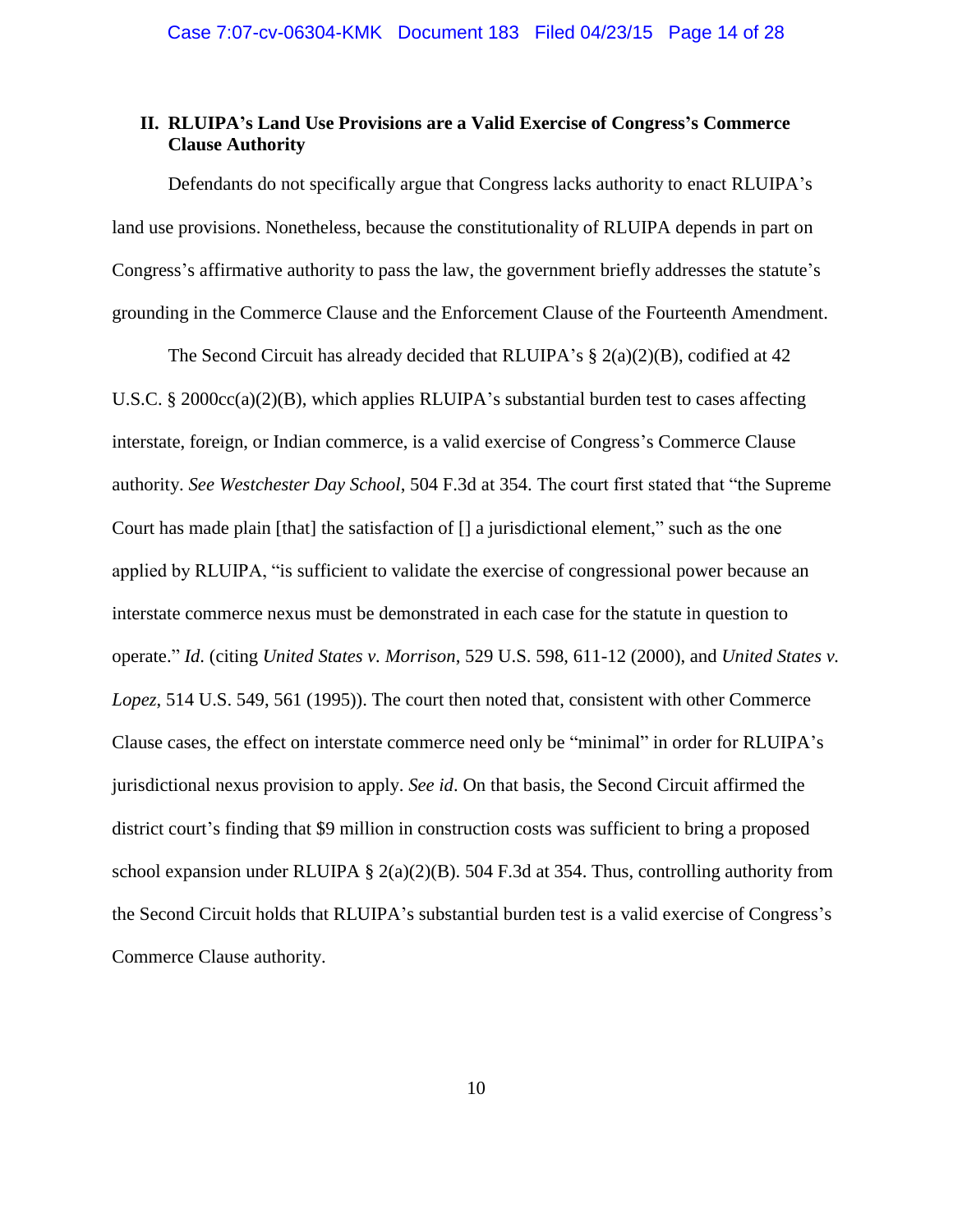## <span id="page-14-0"></span>**III.RLUIPA's Land Use Provisions Are Also a Valid Exercise of Congress's Enforcement Clause Authority Under the Fourteenth Amendment**

To decide the instant case, it is sufficient for the Court to apply the square holding of *Westchester Day School*—*i.e.*, that RLUIPA's substantial burden framework under § 2(a)(1) properly applies to the proposed construction through RLUIPA  $\S$  2(a)(2)(B), due to the effect of the construction on interstate commerce. Thus, this Court need not decide the question of whether RLUIPA's substantial burden test could also be applied to this case as an exercise of Congress's authority to enforce the Fourteenth Amendment. Indeed, after holding that RLUIPA's substantial burden test could be validly applied to school construction under Congress's Commerce Clause authority, the *Westchester Day School* court expressly reserved the question of Congress's Enforcement Clause authority to enact RLUIPA's land use provisions. *See* 504 F.3d at 354. The government submits that, for reasons of judicial economy as well as constitutional avoidance, that is the proper course in this case as well should the Court find that the commerce-clause jurisdictional hook is satisfied.<sup>6</sup> In any event, RLUIPA is a valid exercise of Congress's Enforcement Clause authority as well.

RLUIPA's § 2(a)(2)(C) codifies existing Free Exercise and Equal Protection case law.

The statutory provision states that the RLUIPA  $\S$  2(a)(1) substantial burden test applies when

the substantial burden is imposed in the implementation of a land use regulation or system of land use regulations, under which a government makes, or has in place formal or informal procedures or practices that permit the government to make, individualized assessments of the proposed uses for the property . . . .

<sup>&</sup>lt;sup>6</sup> In the instant case, it appears that no party has introduced evidence on the economic value of the proposed construction. But based on an estimate of educational facilities and housing for at least 250 students and their families, the effect on interstate commerce of constructing the rabbinical college is at least similar to the effect of the school expansion in *Westchester Day School*. In any event, defendants have made no argument that the proposed construction here would not have at least a "minimal" effect on interstate commerce.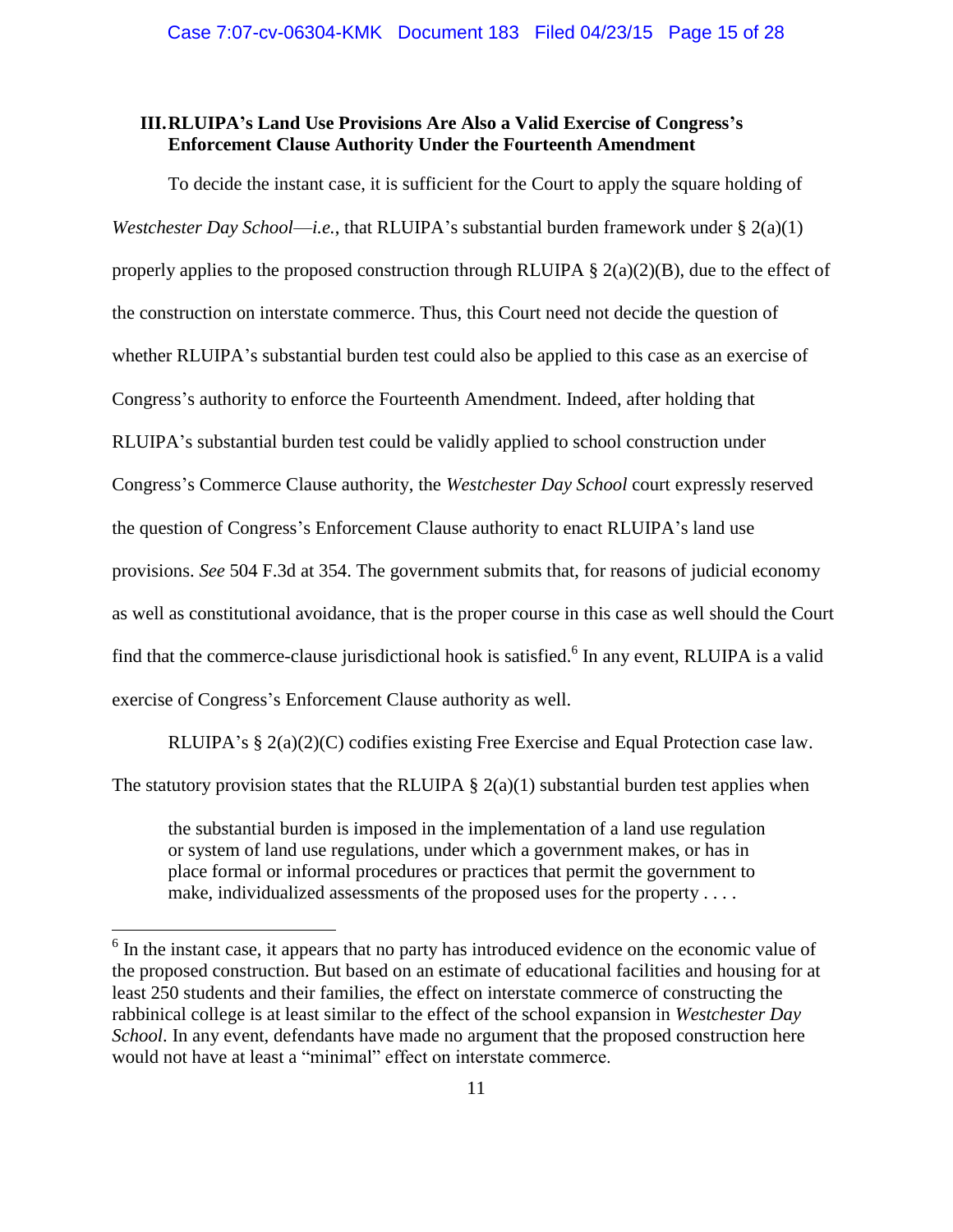### Case 7:07-cv-06304-KMK Document 183 Filed 04/23/15 Page 16 of 28

42 U.S.C. § 2000 $\text{cc}(a)(2)(C)$ . Consistent with the First Amendment, when a neutral law of general applicability imposes a substantial burden on religious practice, affected individuals may only challenge the rational basis of the law. *See Employment Division, Department of Human Resources of Oregon v. Smith*, 494 U.S. 872, 879-85 (1990). <sup>7</sup> However, when a government's regulatory decision involves individualized assessments or exemptions, the regulation is no longer of "general applicability," and its actions must satisfy strict scrutiny if they impose a substantial burden on religious practice. *Sherbert v. Verner*, 374 U.S. 398 (1963). This rule was expressly preserved by the Court's ruling in *Employment Division v. Smith*. *See* 494 U.S. at 884- 85. And it is this rule that RLUIPA's text specifically codifies: § 2(a)(2)(C) covers the government's "individualized assessments of the proposed uses for the property."

Because Congress simply codified existing constitutional jurisprudence, it is clear that RLUIPA provides for enforcement against *actual* violations of the First Amendment, as applied to the states through the Fourteenth Amendment. Providing for enforcement in the case of actual constitutional violations is exactly Congress's power under the Enforcement Clause. *See, e.g.*, *United States v. Georgia*, 546 U.S. 151, 158 (2006) ("While the Members of this Court have disagreed regarding the scope of Congress's 'prophylactic' enforcement powers under § 5 of the Fourteenth Amendment, no one doubts that § 5 grants Congress the power to 'enforce . . . the provisions' of the Amendment by creating private remedies against the States for *actual* violations of those provisions.") (internal citations omitted).

 $<sup>7</sup>$  However, when a government enacts a law neutral on its face, but which targets a religious</sup> practice or has the effect of treating religious practices differently, that law is also subject to strict scrutiny under the Free Exercise Clause. *See, e.g.*, *Church of the Lukumi Babalu Aye, Inc. v. City of Hialeah*, 508 U.S. 520, 546 (1993) ("A law burdening religious practice that is not neutral or not of general application must undergo the most rigorous of scrutiny.").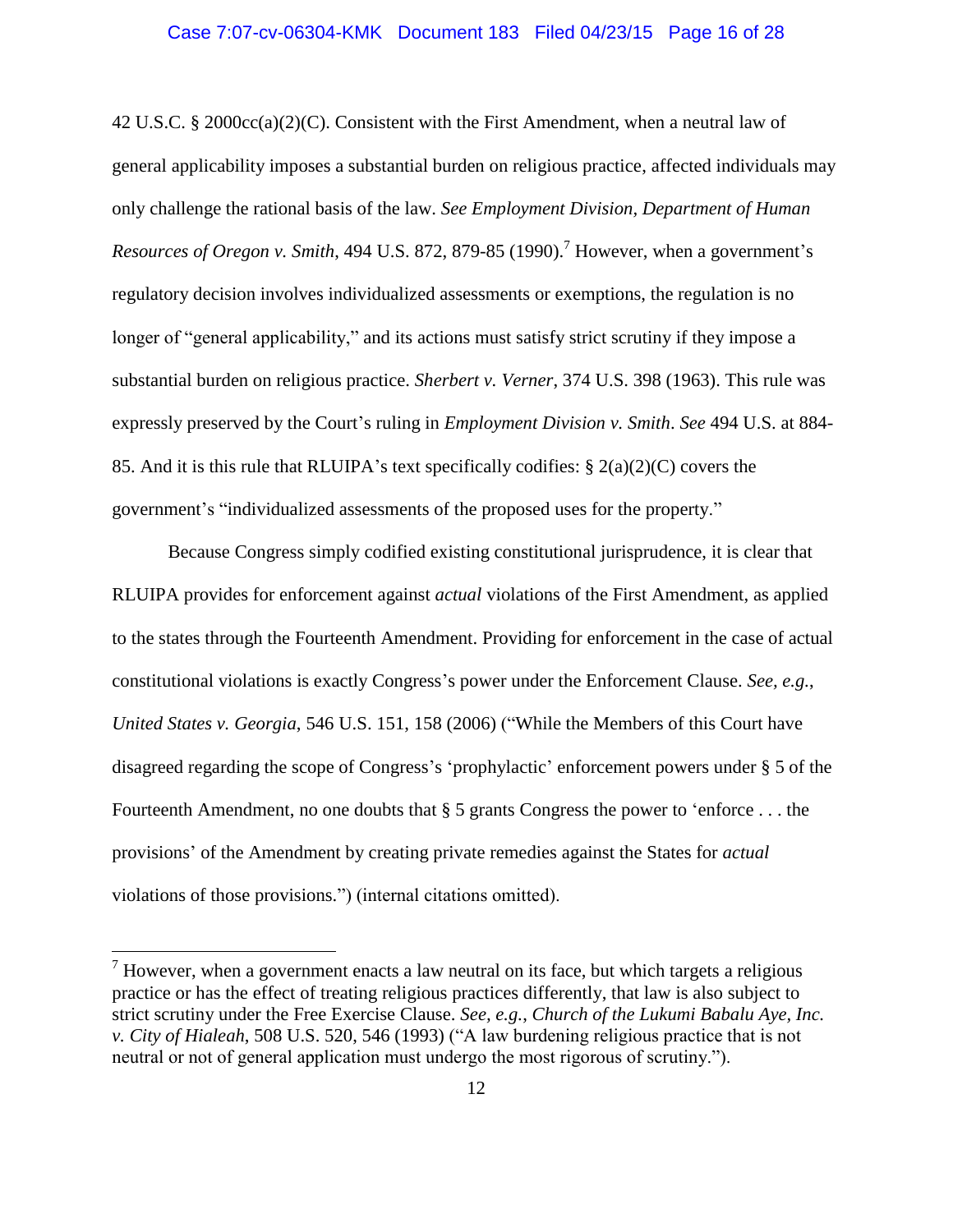### Case 7:07-cv-06304-KMK Document 183 Filed 04/23/15 Page 17 of 28

For these reasons, federal courts have consistently found that RLUIPA  $\S 2(a)(2)(C)$  is a permissible exercise of Congress's Enforcement Clause authority. *See, e.g.*, *World Outreach Conference Ctr. v. City of Chicago*, 591 F.3d 531, 534 (7th Cir. 2009) (holding that RLUIPA's land use provisions are a valid exercise of Enforcement Clause authority); *Guru Nanak Sikh Soc. of Yuba City v. Cnty. of Sutter*, 456 F.3d 978, 992-95 (9th Cir. 2006) (same); *Freedom Baptist Church of Delaware Cnty. v. Twp. of Middletown*, 204 F. Supp. 2d 857, 868-69 (E.D. Pa. 2002) (same); *see also Murphy v. Zoning Comm'n of Town of New Milford*, 289 F. Supp. 2d 87, 119 (D. Conn. 2003) (rejecting Enforcement Clause challenge to RLUIPA), *vacated on other grounds,* 402 F.3d 342 (2d Cir. 2005) (holding suit was not ripe).

Finally, to the extent that RLUIPA's substantial burden test, as applied through  $\S$  2(a)(2)(C), might reach conduct that is not itself unconstitutional, RLUIPA is nonetheless permissible as a prophylactic rule. "'Congress' power "to enforce" the [Fourteenth] Amendment includes the authority both to remedy and to deter violation of rights guaranteed thereunder by prohibiting a somewhat broader swath of conduct, including that which is not itself forbidden by the Amendment's text.'" *Nevada Dep't of Human Res. v. Hibbs*, 538 U.S. 721, 727 (2003) (quoting *Board of Trustees of Univ. of Ala. v. Garrett*, 531 U.S. 356, 365 (2001)). Permissible prophylactic legislation must exhibit "congruence and proportionality between the injury to be prevented or remedied and the means adopted to that end." *City of Boerne v. Flores*, 521 U.S. 507, 520 (1997).

As explained by the Second Circuit, "[d]etermining whether Congress properly exercised its powers under Section 5 of the Fourteenth Amendment . . . requires a two-part test. First, we ask whether Congress identified a history and pattern of unconstitutional [conduct]. . . . Second,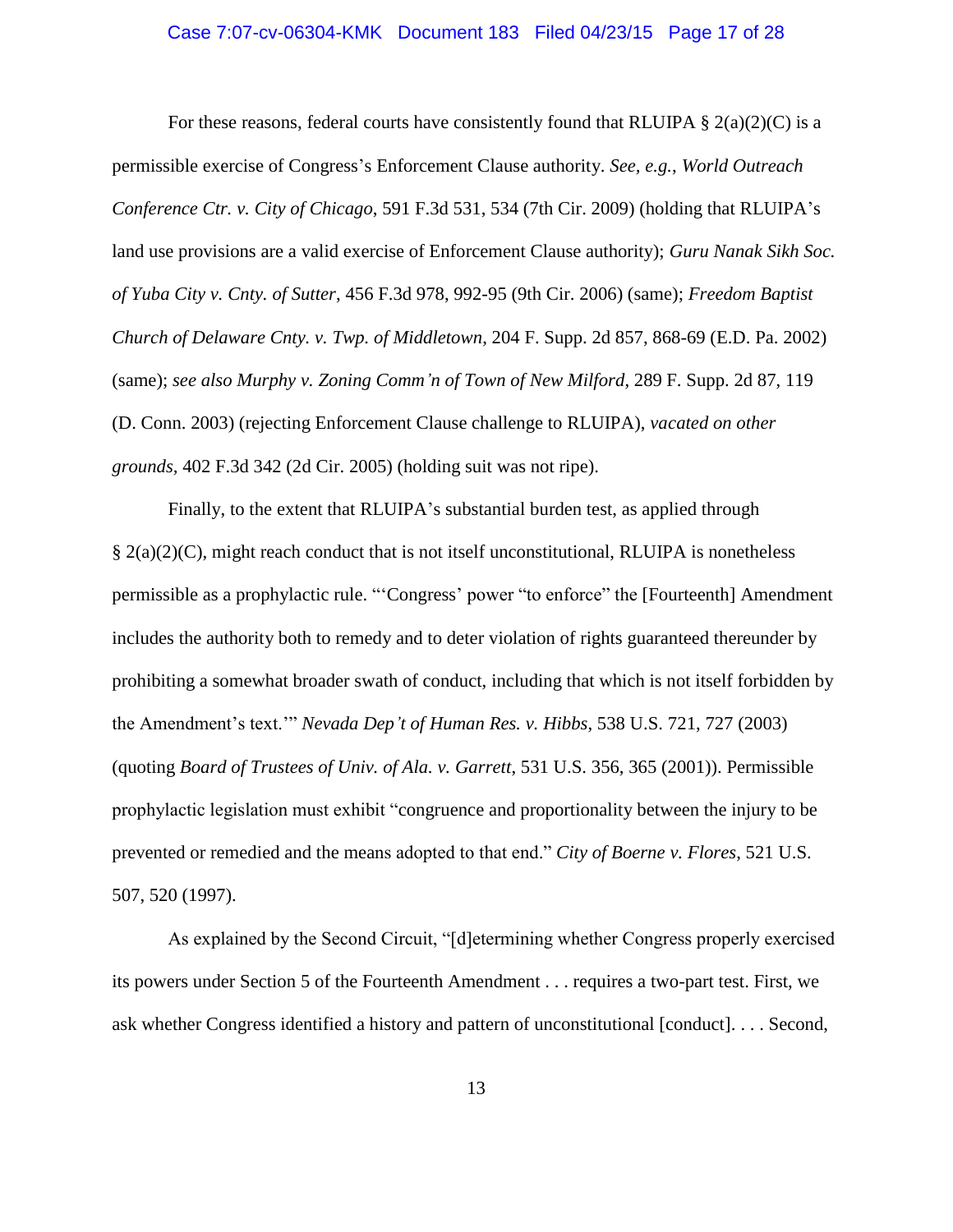#### Case 7:07-cv-06304-KMK Document 183 Filed 04/23/15 Page 18 of 28

we ask whether the legislation under question passes the 'congruence and proportionality' test." *CSX Transp., Inc. v. N.Y. State Office of Real Prop. Servs.*, 306 F.3d 87, 96-97 (2d Cir. 2002).

As to the first prong, Congress's extensive legislative findings, discussed above, show a widespread pattern of discrimination against religious assemblies in land use decisions before RLUIPA. "The hearing record compiled massive evidence that this right [of religious communities to assemble] is frequently violated." *See* 146 Cong. Rec. at S7774. Congress heard testimony and reviewed evidence from national surveys, studies of zoning codes, reported land use cases, and the experiences of particular religious institutions. *See id.* at S7775; H.R. Rep. No. 106-219, at 18-24; 146 Cong. Rec. at E1235. In short, Congress had before it ample evidence of local land use decisions burdening free exercise to warrant the enactment of corrective legislation. *See, e.g.*, *Guru Nanak*, 456 F.3d at 994 ("In nine hearings preceding the enactment of RLUIPA, Congress compiled a substantial amount of statistical and anecdotal data demonstrating that governmental entities nationwide purposefully exclude unwanted religious groups by denying them use permits through discretionary and subjective standards and processes."); *Murphy*, 289 F. Supp. 2d at 118 (examining the legislative history and determining that "Congress adequately identified a history and pattern of unconstitutional conduct that needed to be addressed").<sup>8</sup>

As to the second prong, RLUIPA is a congruent and proportional response to the problem of widespread discrimination against religious assemblies. RLUIPA  $\S 2(a)(1)$ , as applied through

<sup>&</sup>lt;sup>8</sup> Defendants make much of the fact that a significant portion of the legislative record was compiled during consideration of the Religious Liberty Protection Act of 1999 (RLPA). *See* Def. Mem. at 57-58. However, this historical point is a red herring. The RLPA was simply one stage in the legislative process that led to RLUIPA. *See Freedom Baptist*, 204 F. Supp. 2d at 861-62 (describing the evolution of RLUIPA). Therefore, the legislative history of the RLPA *is* the legislative history of RLUIPA.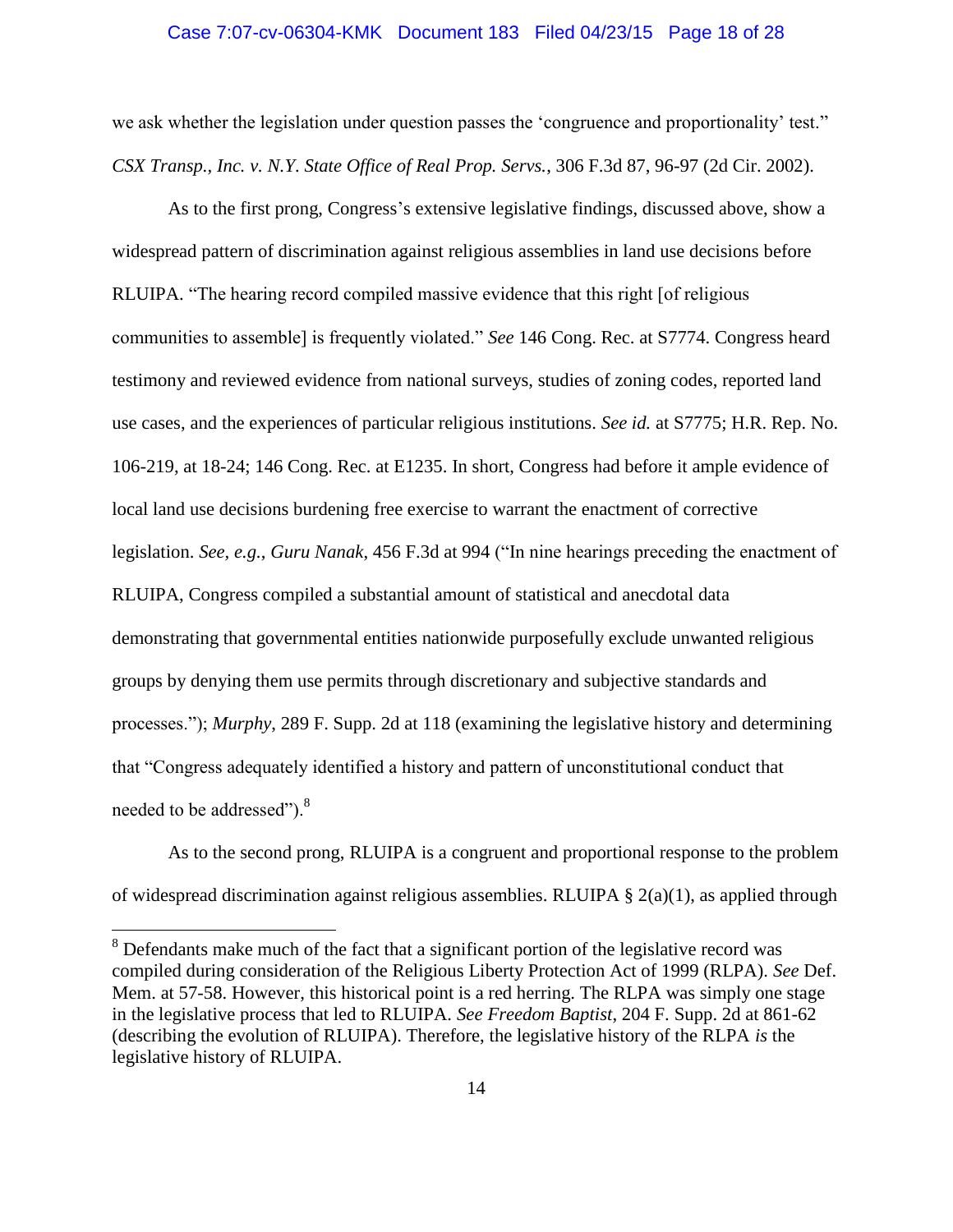### Case 7:07-cv-06304-KMK Document 183 Filed 04/23/15 Page 19 of 28

§ 2(a)(2)(C), is narrowly drawn to address the burdens on free exercise identified by Congress that occur in discretionary applications of zoning laws, and is thus congruent and proportional to the constitutional violations identified by Congress. *See Guru Nanak*, 456 F.3d at 994-95 ("RLUIPA . . . targets only regulations that are susceptible, and have been shown, to violate individuals' free exercise").

Unlike the original provisions of the Religious Freedom Restoration Act ("RFRA"), which Congress passed in the wake of *Employment Division v. Smith*, the substantial burden provision of RLUIPA, as applied through §  $2(a)(2)(C)$ , does not attempt to impose strict scrutiny on neutral state or local laws of general applicability. Nor does RLUIPA exempt religious institutions from zoning laws. Rather, RLUIPA  $\S 2(a)(2)(C)$  requires strict scrutiny of negative land use decisions in which individualized assessments are made. This precision stands in sharp contrast to RFRA's untargeted provisions, which sought to apply strict scrutiny to all laws, in all contexts. In short, RLUIPA does not provide the "sweeping coverage" of RFRA found objectionable by the Supreme Court in *City of Boerne*.

As numerous courts have already held with respect to application of the substantial burden provision of RLUIPA to individualized land-use assessments by state and local governments, "[w]here, as here, the [challenged legislation] closely tracks constitutional guarantees, any marginal conduct that is covered by the statute, but not the Constitution, nevertheless constitutes the kind of congruent, and, above all, proportional remedy Congress is empowered to adopt under § 5 of the Fourteenth Amendment." *Murphy*, 289 F. Supp. 2d at 120 (quoting *Freedom Baptist*, 204 F. Supp. 2d at 874); *see also Guru Nanak*, 456 F.3d at 994-95 (RLUIPA "is a congruent and proportional response to free exercise violations"); *Church of the*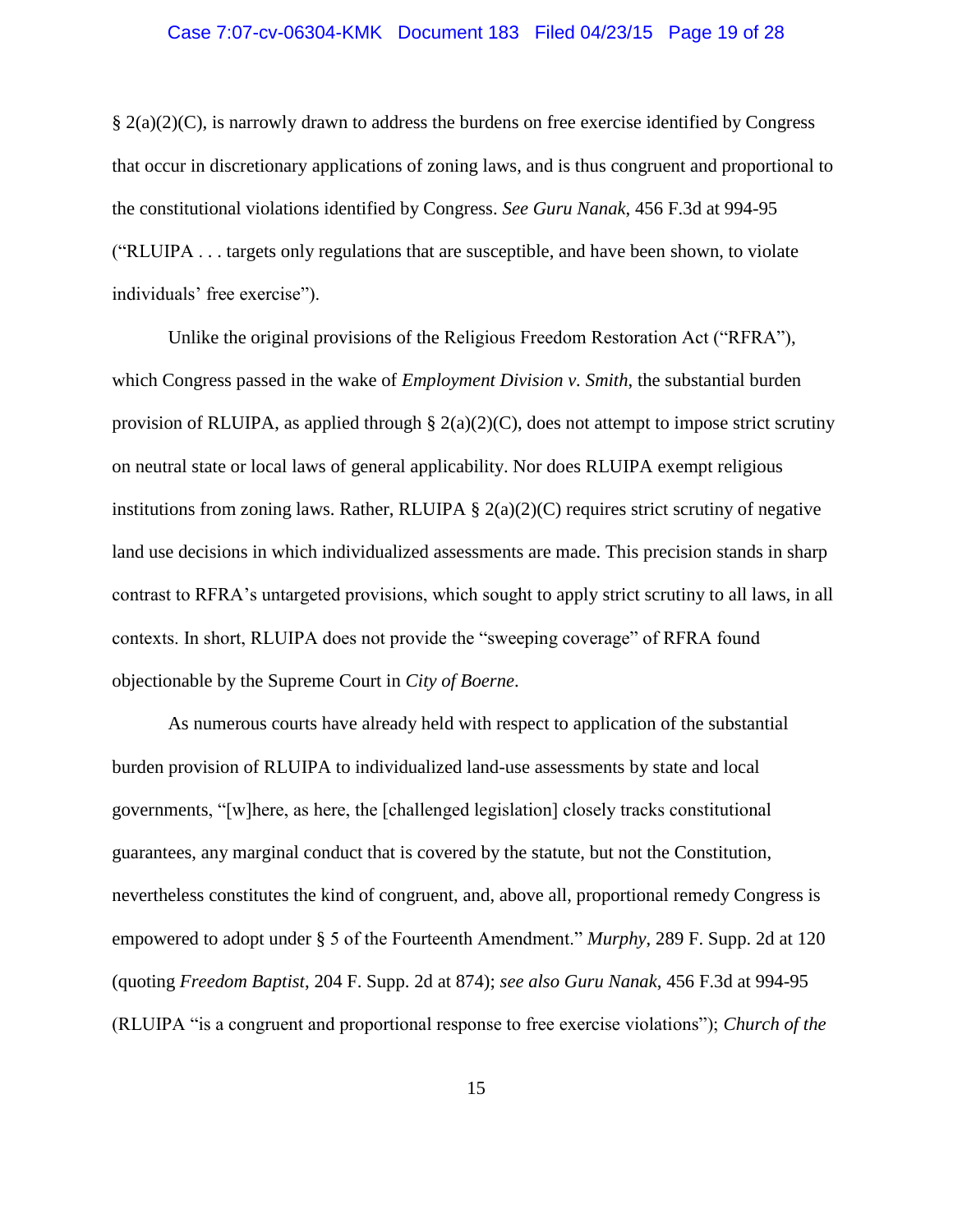*Hills of Twp. of Bedminster v. Twp. of Bedminster*, No. Civ. 05-3332 (SRC), 2006 WL 462674, at \*7 n.3 (D.N.J. Feb. 24, 2006).

In sum, even if this Court were to determine that RLUIPA covers more conduct than the Fourteenth Amendment itself, it should nevertheless conclude that RLUIPA represents a congruent and proportional response to the nationwide problem identified by Congress of religious discrimination in state and local land use regulations that allow for individualized assessments.

### <span id="page-19-0"></span>**IV.RLUIPA's Land Use Provisions Do Not Violate the Tenth Amendment or Any Other Constraint of Federalism**

Defendants' primary argument appears to be that the substantial burden provisions of RLUIPA violate the Tenth Amendment or other principles of federalism. *See* Def. Mem. at 54- 58. This argument is mistaken: RLUIPA violates neither the Tenth Amendment nor any other constitutional constraint.

The Second Circuit held in *Westchester Day School* that RLUIPA's land use provisions do not violate the Tenth Amendment. *See* 504 F.3d at 354-55. The court first noted that "'[i]f a power is delegated to Congress in the Constitution, the Tenth Amendment expressly disclaims any reservation of that power to the States.'" *Id*. at 355 (quoting *New York v. United States,* 505 U.S. 144, 156 (1992)). Because the court had found that RLUIPA was within Congress's Commerce Clause authority,<sup>9</sup> the Tenth Amendment did not bar RLUIPA's enactment. *Id*. (This same reasoning applies to those portions of RLUIPA passed pursuant to Congress's power to enforce the Fourteenth Amendment.) In addition, the court went on to hold that RLUIPA does

<sup>&</sup>lt;sup>9</sup> As demonstrated in section II above, RLUIPA's land use provisions are also a valid exercise of Congress's power to enforce the Fourteenth Amendment.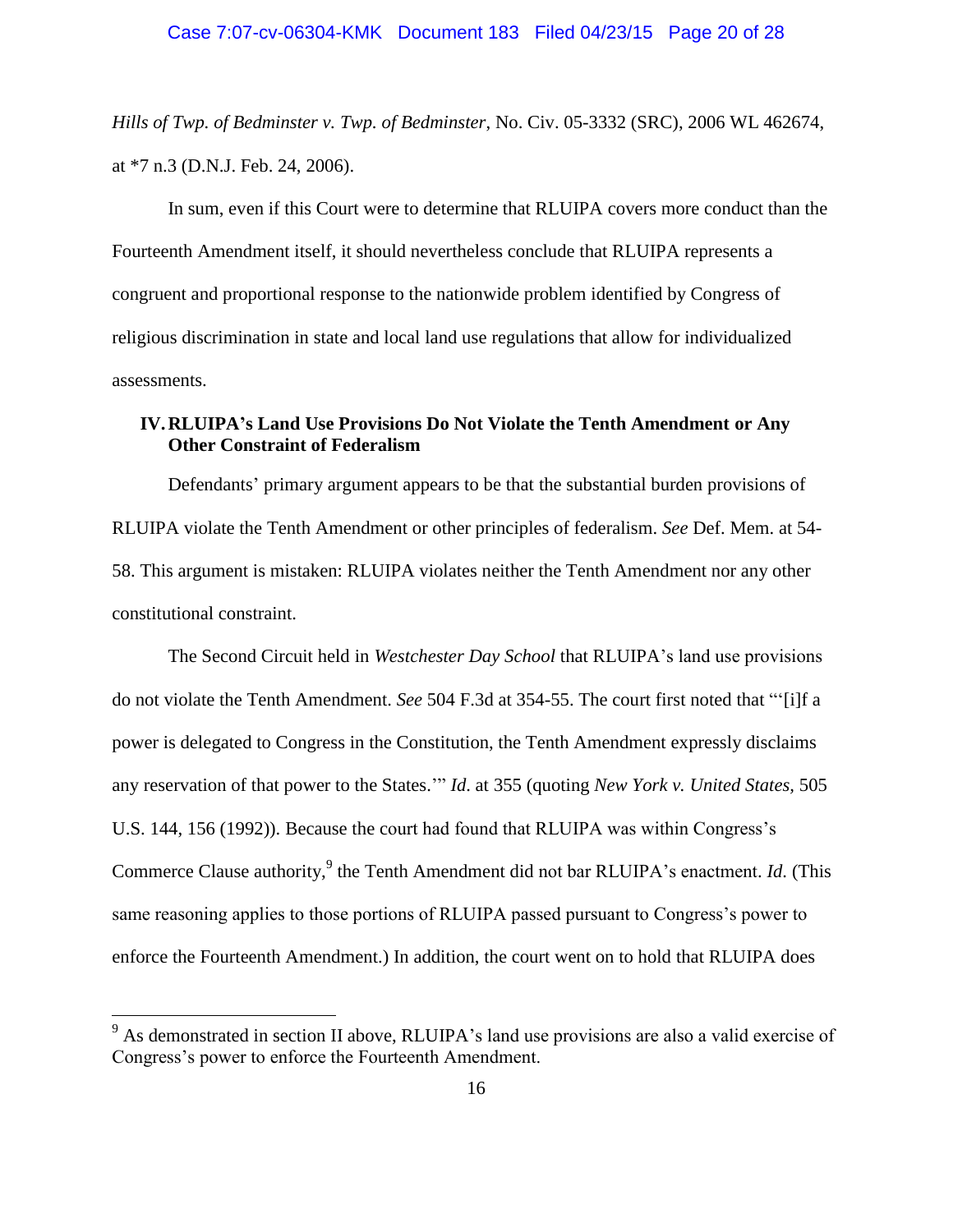### Case 7:07-cv-06304-KMK Document 183 Filed 04/23/15 Page 21 of 28

not violate the anti-commandeering principle of the Tenth Amendment, since RLUIPA neither coerces state legislatures to enact any laws, nor does it conscript local officials to administer a federal regulatory program. *Id*.

Moreover, no other constraint of federalism bars Congress from enacting RLUIPA. Defendants appear to argue that the Constitution forbids Congress from passing any law that has an effect on local land use decisions. *See* Def Mem. at 55. But the defendants' citations do not support such a rule, nor does one exist. Rather, defendants' citations stand for the uncontroversial point that when federal courts assess the constitutionality of local land use decisions, they generally apply the deferential rational basis test—unless a claim of discrimination or violation of a fundamental right is at issue.

For example, *Gorieb v. Fox*, 274 U.S. 603 (1927), rejected a federal constitutional challenge to a local setback ordinance. The previous year, in *Village of Euclid, Ohio v. Ambler Realty Co.*, 272 U.S. 365, 386 (1926), the Supreme Court had rejected a *Lochner*-type substantive due process challenge to a local zoning law. Relying on *Euclid*, the *Fox* court upheld the validity of the requirement that new construction be a minimum distance from the street. 274 U.S. at 609-10. Contrary to defendants' characterization, *Fox* does not "forbid[] federal courts from overtaking local authorities in adjudicating issues of land use," Def. Mem. at 55. Rather, the Court noted that the land use decisions of local authorities "should not be disturbed by the courts, unless clearly arbitrary and unreasonable." *Fox*, 274 U.S. at 608. That sentence, which foreshadows the end of the *Lochner* era a decade later, is a statement about the division of authority between legislatures and courts in the absence of any law other than the Due Process Clause. It does not forbid Congress from enacting any law touching land use decisions.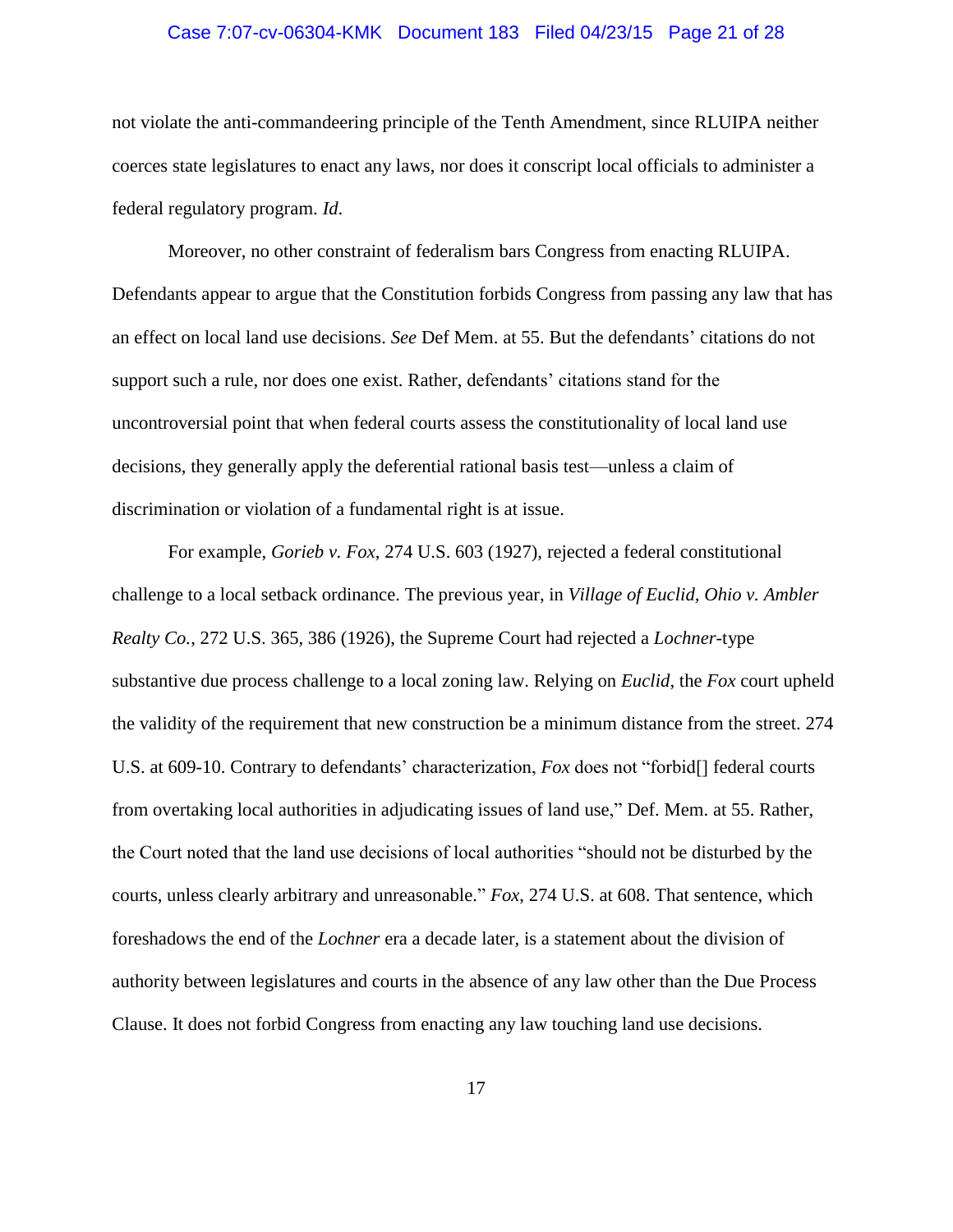### Case 7:07-cv-06304-KMK Document 183 Filed 04/23/15 Page 22 of 28

Similarly, in *Congregation Kol Ami v. Abington Township*, 309 F.3d 120, 135-36 (3d Cir. 2002), the Third Circuit noted that local land use decisions have typically received deference from federal courts. But the *Kol Ami* court was discussing courts' usual treatment of constitutional challenges to ordinances. The Third Circuit's 2002 opinion only decides a facial attack on the constitutionality of a municipality's ordinances under the Equal Protection and Due Process clauses. On remand, the district court rejected the defendants' constitutional challenge to RLUIPA. *See Congregation Kol Ami v. Abington Twp.*, No. CIV.A. 01-1919, 2004 WL 1837037, at \*9-15 (E.D. Pa. Aug. 17, 2004).

None of defendants' other citations undermine RLUIPA's constitutionality. In particular, in *Kelo v. City of New London, Conn.*, 545 U.S. 469 (2005), the Supreme Court rejected the claim that a taking for economic development was not for public use. *Kelo* does not lay down any general prohibition on federal legislation that has an effect on land use, much less on a federal civil rights law aimed at reining in discriminatory or unjustifiably burdensome government action. In sum, the defendants' citations do not establish a general rule barring a federal role in land use.<sup>10</sup>

Finally, it is important to note the limited scope of RLUIPA. Defendants' allusion to the legislative history of RLUIPA and citation to Justice Kennedy's concurrence in *United States v. Lopez*, 514 U.S. 549, 580 (1995), does not establish that "Congress enacted RLUIPA negligently or intentionally without reference to the most relevant Supreme Court doctrine in derogation of federalism." Def. Mem. at 58. Rather, as the statutory text makes clear, Congress limited the

<sup>10</sup> Defendants also cite *Sossamon v. Texas*, 131 S. Ct. 1651 (2011). *Sossamon* decided an unrelated issue—whether the institutionalized persons provisions of RLUIPA waive state sovereign immunity for damages actions.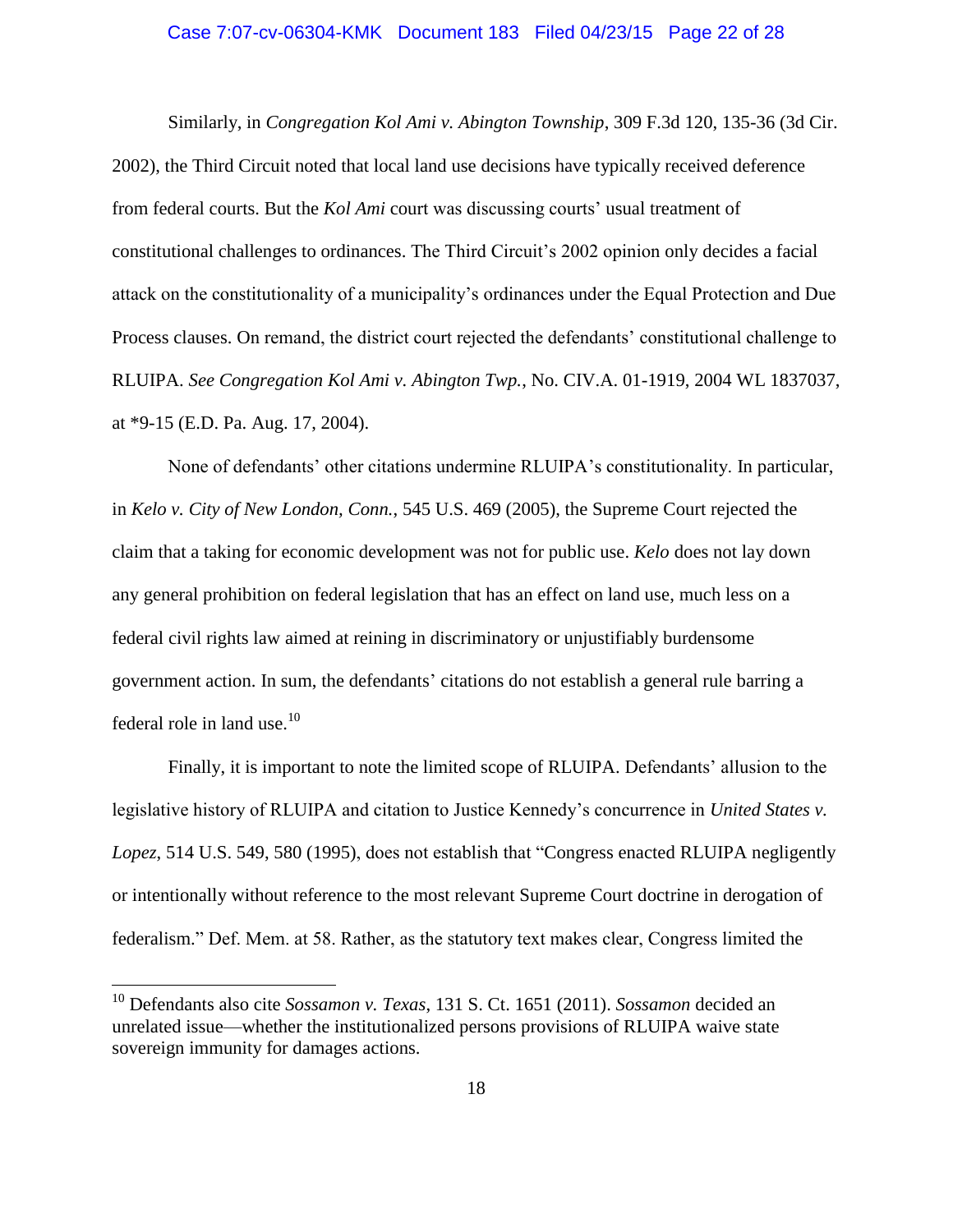### Case 7:07-cv-06304-KMK Document 183 Filed 04/23/15 Page 23 of 28

scope of RLUIPA's substantial burden provision to three areas of federal power: federal spending, interstate commerce, and enforcement of the Fourteenth Amendment. The law only affects a small set of land use decisions: those that impose a substantial burden on religious exercise and meet one of the jurisdictional prerequisites (covered by RLUIPA  $\S$  2(a)), and those that discriminate against or exclude religious groups (covered by § 2(b), not at issue here). Congress acted with a narrow purpose: to prevent discrimination in land use decisions. Congress has passed a number of other laws that have an effect on local land use decisions—for example, environmental laws such as the Clean Air Act and Clean Water Act, as well as antidiscrimination laws such as the Fair Housing Act and Americans with Disabilities Act. Much as federal criminal law complements, but does not displace, state and local criminal law, Congress's limited forays into land use protect specific federal interests while leaving the vast majority of land use decision-making in the exclusive control of state and local governments.

### <span id="page-22-0"></span>**V. RLUIPA's Land Use Provisions Do Not Violate the Establishment Clause**

Defendants also argue, in a single sentence, that RLUIPA's land use provisions violate the Establishment Clause. This argument is foreclosed by *Westchester Day School*.

The Supreme Court has "long recognized that the government may (and sometimes must) accommodate religious practices and that it may do so without violating the Establishment Clause." *Hobbie v. Unemployment Appeals Comm'n*, 480 U.S. 136, 144-45 (1987). Moreover, the Court has expressly held that "it is a permissible legislative purpose to alleviate significant governmental interference with the ability of religious organizations to define and carry out their religious missions." *Corp. of the Presiding Bishop of the Church of Jesus Christ of Latter-Day Saints v. Amos*, 483 U.S. 327, 335 (1987) (holding that Title VII's exemption from religious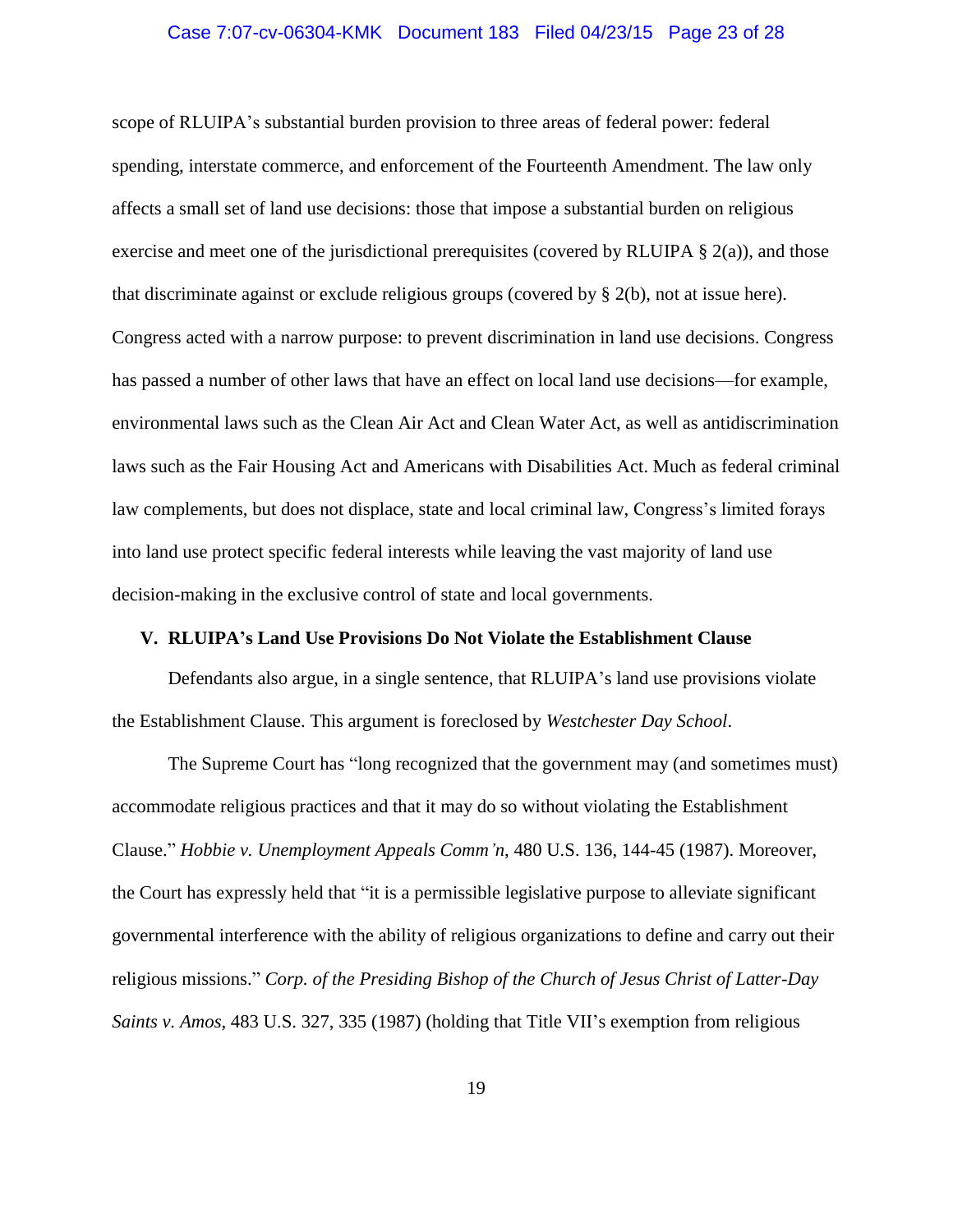### Case 7:07-cv-06304-KMK Document 183 Filed 04/23/15 Page 24 of 28

discrimination claims for religious organizations' secular activities did not violate the Establishment Clause).

Consistent with these principles, *Westchester Day School* held that RLUIPA's land use provisions do not violate the Establishment Clause. 504 F.3d at 355-56. The Second Circuit held that the land use provisions of RLUIPA satisfy the test the Supreme Court set forth in *Lemon v. Kurtzman*, 403 U.S. 602 (1971). Under the *Lemon* test, a statute does not violate the Establishment Clause if it "(1) ha[s] a secular purpose, (2) ha[s] a principal effect that neither advances nor inhibits religion, and (3) [does] not bring about an excessive government entanglement with religion." *Westchester Day Sch*., 504 F.3d at 355 (citing *Lemon*, 403 U.S. at 612-13). The *Westchester Day School* court held that RLUIPA satisfied all of these factors. In particular, the Court noted that "RLUIPA cannot be said to advance religion simply by requiring that states not discriminate against or among religious institutions." *Id.* at 355.<sup>11</sup>

Defendants do not mention, let alone address, this binding precedent. Rather, they cite three inapposite cases that address financial subsidies to religious institutions. For example, in *Texas Monthly, Inc. v. Bullock*, the Supreme Court struck down a sales-tax exemption for religious publications because "[e]very tax exemption constitutes a subsidy." 489 U.S. 1, 14 (1989). Nothing akin to a cash subsidy exists here. Moreover, the Supreme Court in *Texas Monthly* found that government benefits directed toward religious institutions were consistent with the Establishment Clause when such benefits could "reasonably be seen as removing a

 $11$  Other circuits have also rejected Establishment Clause attacks on RLUIPA, including to its § 2(b), which is not at issue in this case. *See, e.g.*, *River of Life Kingdom Ministries v. Vill. of Hazel Crest, Ill.*, 611 F.3d 367, 370 (7th Cir. 2010) (en banc) (assessing proposed standards for evaluating RLUIPA equal terms claims in light of Establishment Clause); *Midrash Shephardi, Inc. v. Town of Surfside*, 366 F.3d 1214, 1240-42 (11th Cir. 2004) (rejecting Establishment Clause challenge to equal terms land use provision).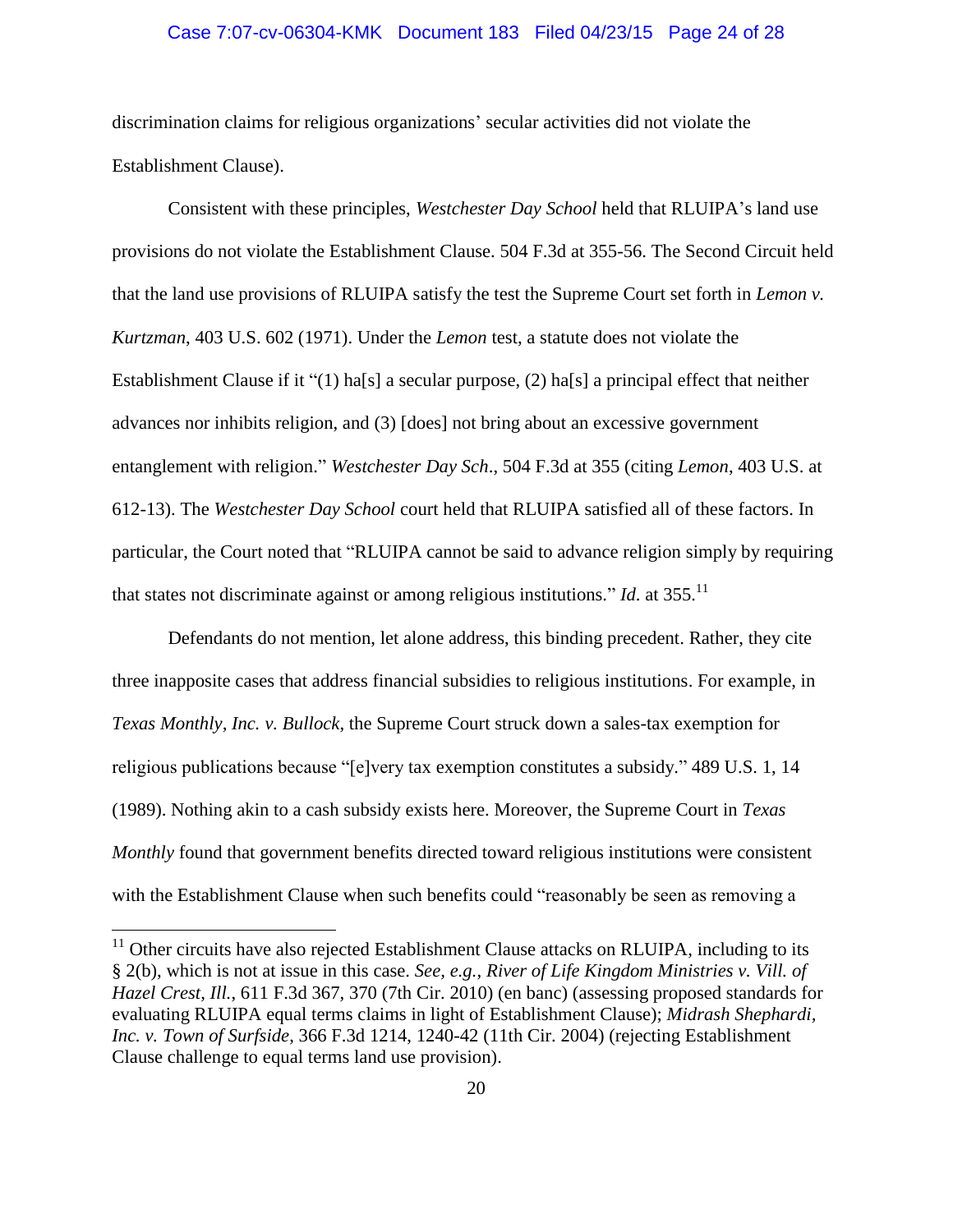### Case 7:07-cv-06304-KMK Document 183 Filed 04/23/15 Page 25 of 28

significant state-imposed deterrent to the free exercise of religion." *Id.* at 15. The Second Circuit in *Westchester Day School* expressly held that the purpose of RLUIPA's substantial burden provisions—"to lift government-created burdens on private religious exercise"—was compatible with the Establishment Clause. 504 F.3d at 355.

The two other cases Defendants cite are similarly irrelevant. The first rejected an absolute veto by religious institutions over certain uses of private property owned by third parties. *Larkin v. Grendel's Den*, 459 U.S. 116, 120 (1982). The second held that a school board was not required to make its own facilities available to a church during non-school hours for religious worship services. *Bronx Household of Faith v. Bd. of Educ.*, 750 F.3d 184 (2d Cir. 2014), cert denied \_\_\_ U.S. \_\_\_\_ (March 30, 2015). Neither situation provides any support for Defendants' argument here, especially in light of the clear, binding decision in *Westchester Day School*.

Indeed, for reasons similar to those stated by the Second Circuit in *Westchester Day School*, the Supreme Court unanimously rejected an Establishment Clause attack on RLUIPA's institutionalized persons provisions. *See Cutter v. Wilkinson*, 544 U.S. 709 (2005). The Court held that the institutionalized persons provisions of RLUIPA permissibly "alleviate" exceptional government-created burdens on private religious exercise." *Id*. at 720. The same is true of RLUIPA's land use provisions.

### <span id="page-24-0"></span>**VI.Applying RLUIPA's Substantial Burden Framework to this Case Would Not Result in an As-Applied Constitutional Violation**

Defendants' arguments primarily focus on the facial constitutionality of RLUIPA's land use provisions. But the Village also argues that, if the court applied RLUIPA's substantial burden test in this case—where the plaintiffs have never attempted to present their proposed building project to any local body, and there have been no hearings on the matter—it would be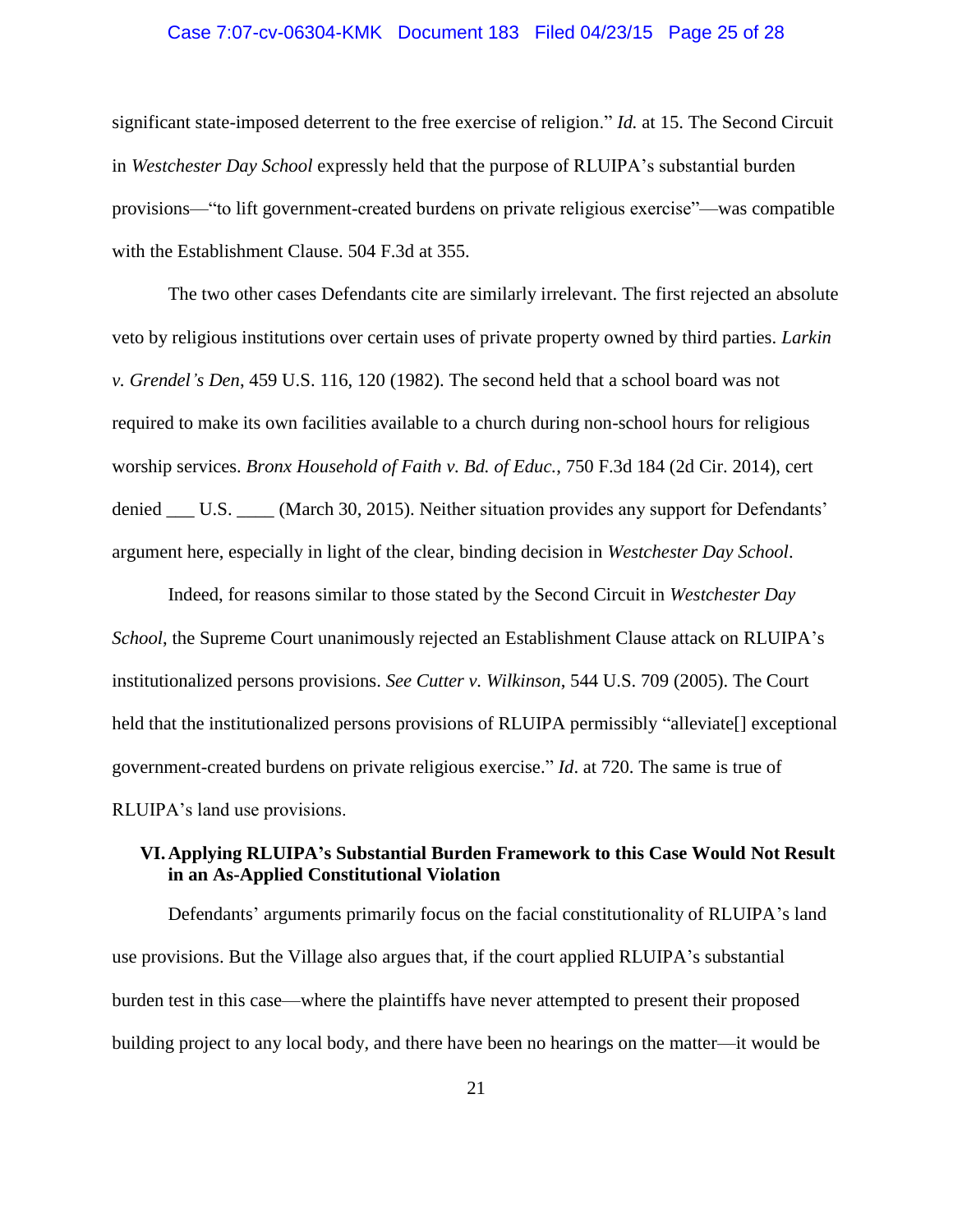### Case 7:07-cv-06304-KMK Document 183 Filed 04/23/15 Page 26 of 28

an as-applied constitutional violation. The Village does not clearly articulate a specific constitutional problem with such a scenario.

Although the precise basis of defendants' argument is not clear, nonetheless, this Court's January 4, 2013 decision on the motion to dismiss in this case allays the Village's concerns. *See Congregation Rabbinical Coll. of Tartikov, Inc. v. Vill. of Pomona*, 915 F. Supp. 2d 574, 596 (S.D.N.Y. 2013), ECF No. 53.

In the context of land disputes, the ripeness doctrine—which generally bars a federal court from ruling in a land use case until state authorities have reached a final decision—protects federalism interests. *See Murphy*, 402 F.3d at 348. The ripeness requirement affords local officials an opportunity to adjudicate an application before the dispute may be brought to federal court. Here, the Court's decision on the motion to dismiss protects the Village's decision-making process by barring the plaintiffs' as-applied RLUIPA claims on ripeness grounds. The Court held that the plaintiffs' as-applied RLUIPA challenges to the ordinances are not ripe, *see* 915 F. Supp. 2d at 596-607, primarily because the Village had not been afforded an opportunity to make a final decision on any specific proposal, *see id*. at 599-600.

But the Court also held the plaintiffs' facial RLUIPA challenges are ripe, since "'facial' challenges to regulation[s] are generally ripe the moment the challenged regulation or ordinance is passed," 915 F. Supp. 2d at 595 (quoting *Suitum v. Tahoe Reg'l Planning Agency*, 520 U.S. 725, 736 (1997)).<sup>12</sup> That is because in making a facial challenge, plaintiffs argue that "the mere enactment of a piece of legislation'" has deprived them of their rights under RLUIPA. 915 F.

 $12$  As the district court noted, the Second Circuit has applied ripeness jurisprudence developed in property disputes under the Takings Clause (such as *Suitum*) to many other claims relating to property, including "RLUIPA, the First Amendment, the Equal Protection Clause, and the Due Process Clause." 915 F. Supp. 2d at 597 (citing, *inter alia*, *Murphy*, 402 F.3d at 349-50).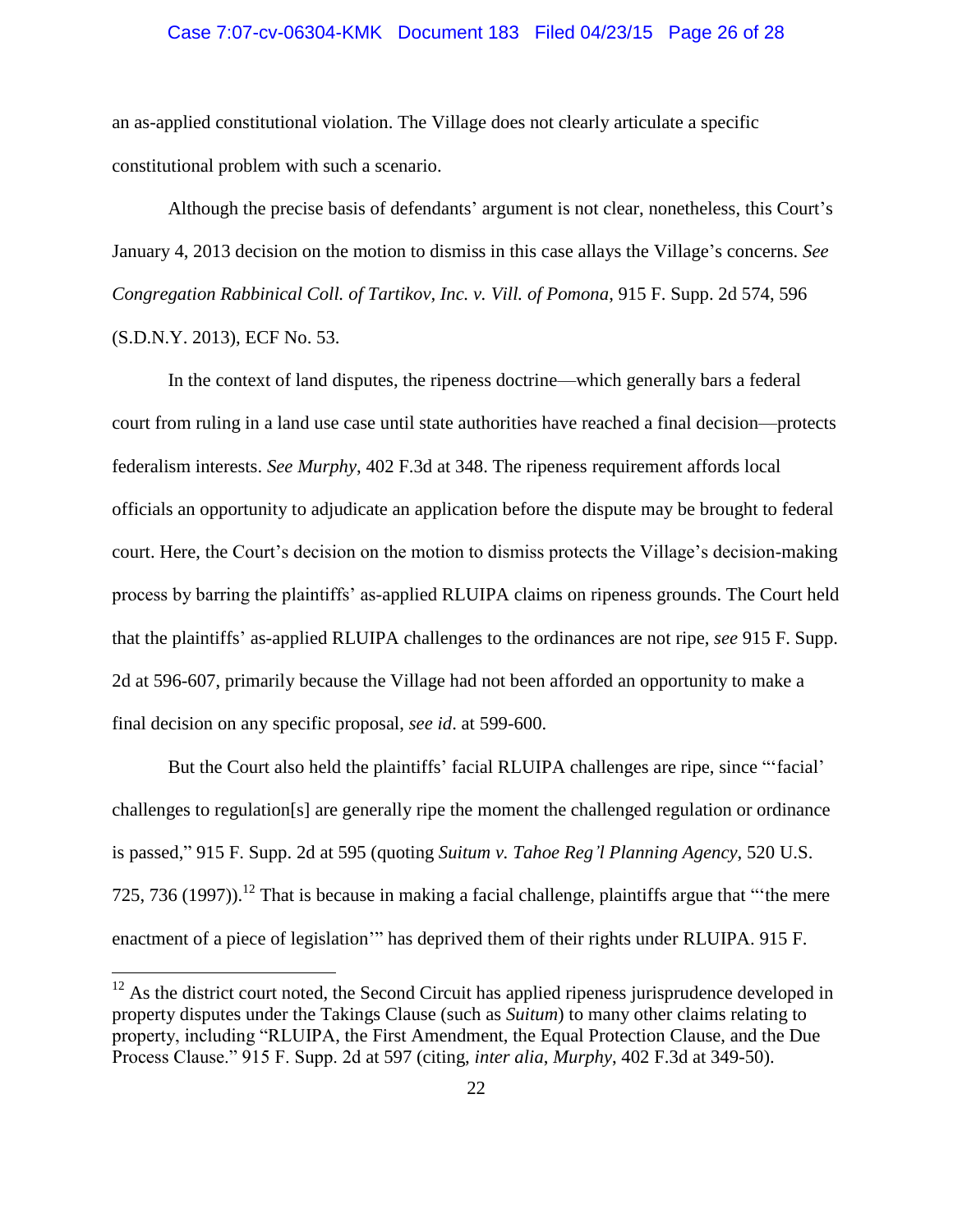#### Case 7:07-cv-06304-KMK Document 183 Filed 04/23/15 Page 27 of 28

Supp. 2d at 611 (quoting *Cranley v. Nat'l Life Ins. Co. of Vt.*, 318 F.3d 105, 110 (2d Cir. 2003)) (internal quotation marks omitted). As the Court also noted, while it may be more straightforward as a procedural matter to make a facial challenge to an ordinance, the plaintiffs' argument on the merits is difficult: the plaintiffs face an "'uphill battle because it is difficult to demonstrate that the mere enactment of a piece of legislation'" has deprived them of their rights under RLUIPA. 915 F. Supp. 2d at 611 (quoting *Cranley v. Nat'l Life Ins. Co. of Vt.*, 318 F.3d 105, 110 (2d Cir. 2003)) (internal quotation marks omitted). No "application, public hearing, [or] appropriate process[]," Def. Mem. at 59, is necessary to adjudicate plaintiffs' *facial* RLUIPA arguments, since these claims attack the very enactment of the challenged laws. Thus, the process of adjudicating the facial RLUIPA challenges does not short circuit the Village's ordinary land use decision-making process.

Furthermore, contrary to defendants' argument, a federal court's facial assessment of an ordinance does not turn the court into a zoning board. If a court finds a challenged ordinance to be facially noncompliant with RLUIPA, the United States submits that the "appropriate relief" under RLUIPA, 42 U.S.C  $\S$  2000cc-2(a), is generally to strike down the facially impermissible ordinance, not to order that proposed construction be permitted without an application. Such a procedure maintains the proper balance between the municipality's general power over land use decisions and the judiciary's role in deciding particular cases.<sup>13</sup> Of course, the ultimate decision rests in the court's discretion to fashion appropriate remedies.

<sup>13</sup> By way of analogy, in *Covenant Christian Ministries, Inc. v. City of Marietta, Georgia*, 654 F.3d 1231, 1239-44 (11th Cir. 2011), a church brought a facial attack under RLUIPA to a 2004 ordinance. The church sought injunctive relief in the form of an order that would permit construction of a church building. However, the Court found that the injunctive claims were mooted by a 2008 amendment to the ordinance. Since the challenged law was no longer in effect,